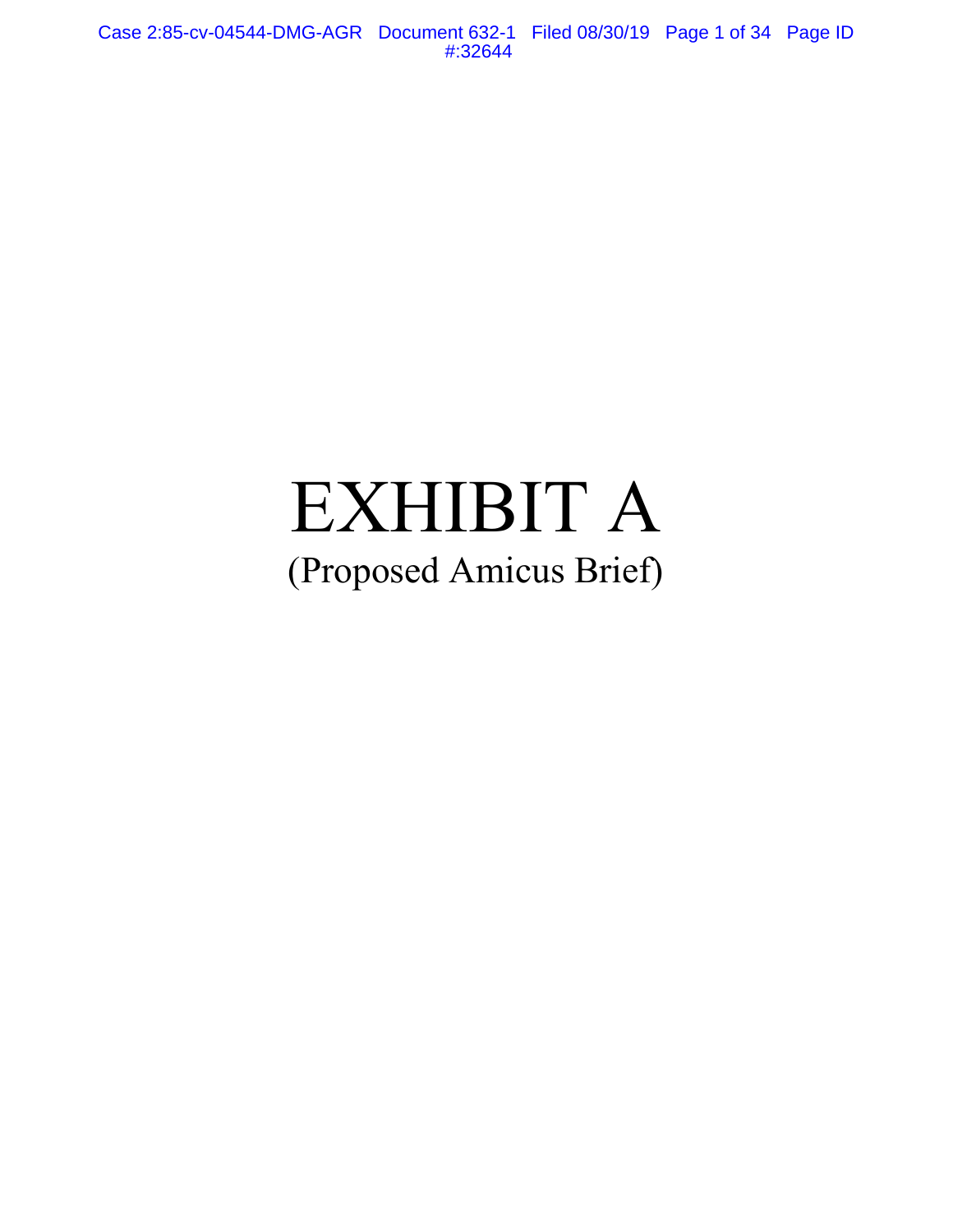|                | Case 2:85-cv-04544-DMG-AGR Document 632-1 Filed 08/30/19 Page 2 of 34 Page ID |                                |                                                                                |  |  |  |
|----------------|-------------------------------------------------------------------------------|--------------------------------|--------------------------------------------------------------------------------|--|--|--|
|                |                                                                               | #:32645                        |                                                                                |  |  |  |
| $\mathbf 1$    | JOHN S. PURCELL (SBN 158969)                                                  |                                |                                                                                |  |  |  |
| $\overline{2}$ | john.purcell@arentfox.com                                                     |                                |                                                                                |  |  |  |
| 3              | DAVID L. DUBROW<br>david.dubrow@arentfox.com                                  |                                |                                                                                |  |  |  |
| $\overline{4}$ | <b>JAMES H. HULME</b>                                                         |                                |                                                                                |  |  |  |
|                | james.hulme@arentfox.com                                                      |                                |                                                                                |  |  |  |
| 5              | JUSTIN A. GOLDBERG (SBN 293234)                                               |                                |                                                                                |  |  |  |
| 6              | justin.goldberg@arentfox.com<br><b>ANDREW DYKENS</b>                          |                                |                                                                                |  |  |  |
| 7              | andrew.dykens@arentfox.com                                                    |                                |                                                                                |  |  |  |
| 8              | MOHAMMED T. FAROOQUI                                                          |                                |                                                                                |  |  |  |
| 9              | mohammed.farooqui@arentfox.com<br><b>JAKE CHRISTENSEN</b>                     |                                |                                                                                |  |  |  |
| 10             | jake.christensen@arentfox.com                                                 |                                |                                                                                |  |  |  |
|                | MELISSA A. TRENK                                                              |                                |                                                                                |  |  |  |
| 11             | melissa.trenk@arentfox.com                                                    |                                |                                                                                |  |  |  |
| 12             | <b>ARENT FOX LLP</b><br>555 West Fifth Street, 48 <sup>th</sup> Floor         |                                |                                                                                |  |  |  |
| 13             | Los Angeles, California 90013                                                 |                                |                                                                                |  |  |  |
| 14             | Telephone: 213.629.7400                                                       |                                |                                                                                |  |  |  |
| 15             | Facsimile: 213.629.7401                                                       |                                |                                                                                |  |  |  |
| 16             | Attorneys for <i>Amici Curiae</i>                                             |                                |                                                                                |  |  |  |
| 17             | American Academy of Child and Adolescent<br>Psychiatry, et al.                |                                |                                                                                |  |  |  |
| 18             |                                                                               |                                |                                                                                |  |  |  |
|                |                                                                               | UNITED STATES DISTRICT COURT   |                                                                                |  |  |  |
| 19             |                                                                               | CENTRAL DISTRICT OF CALIFORNIA |                                                                                |  |  |  |
| 20             |                                                                               |                                |                                                                                |  |  |  |
| 21             |                                                                               |                                | Case No. 2:85-cv-4544-DMG                                                      |  |  |  |
| 22             |                                                                               |                                | <b>Brief of <i>Amici Curiae</i></b> the American                               |  |  |  |
| 23             |                                                                               |                                | <b>Academy of Child and Adolescent</b>                                         |  |  |  |
| 24             |                                                                               |                                | Psychiatry ("Amicus 1"), the<br><b>American Academy of Pediatrics</b>          |  |  |  |
| 25             | JENNY LISETTE FLORES, et al.,                                                 |                                | ("Amicus 2"), the American Academy                                             |  |  |  |
| 26             | Plaintiffs,                                                                   |                                | of Pediatrics, California ("Amicus 3"),<br>the American Federation of Teachers |  |  |  |
| 27             | V.                                                                            |                                | ("Amicus 4"), the American Medical                                             |  |  |  |
| 28             |                                                                               |                                | Association ("Amicus 5"), the                                                  |  |  |  |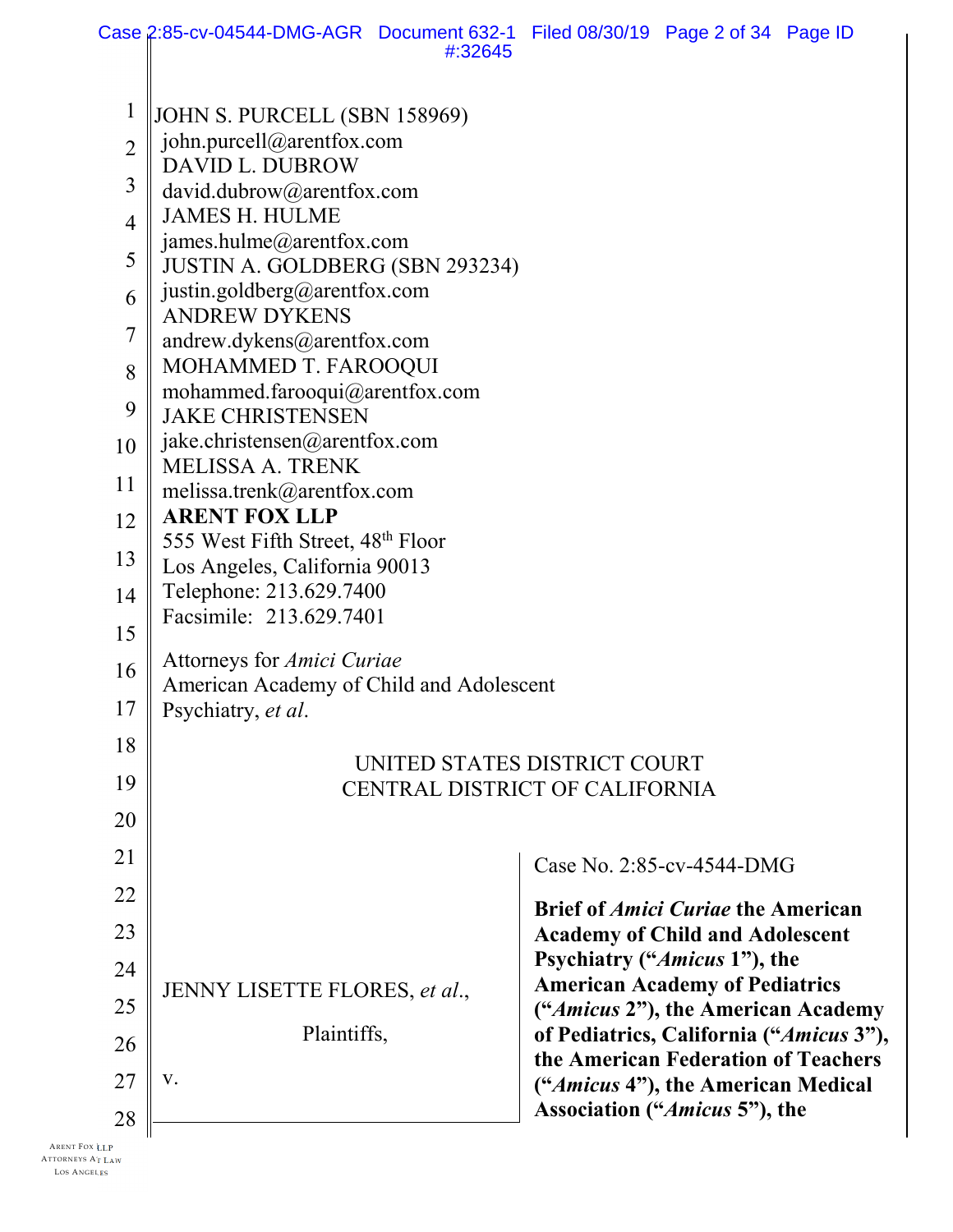| $\mathbf{1}$<br>WILLIAM BARR, Attorney General of<br><b>American Professional Society on the</b><br>the United States, et al.,<br>Abuse of Children ("Amicus 6"), the<br>$\overline{2}$<br><b>American Psychiatric Association</b><br>Defendants.<br>$\mathfrak{Z}$<br>(" <i>Amicus</i> 7"), the American<br><b>Psychoanalytic Association ("Amicus</b><br>$\overline{4}$<br>8"), the California American<br>5<br><b>Professional Society on the Abuse of</b><br>6<br>Law and Social Policy ("Amicus 10"),<br>$\overline{7}$<br>the Children's Defense Fund<br>(" <i>Amicus</i> 11"), the Lutheran<br>8<br><b>Immigration and Refugee Service</b><br>9<br>("Amicus 12"), the National<br><b>Association of Social Workers</b><br>10<br>(" <i>Amicus</i> 13"), the National<br>11<br><b>Education Association ("Amicus 14"),</b><br>the Texas Pediatric Society ("Amicus<br>12<br>15"), the Women's Refugee<br>13<br>Commission ("Amicus 16"), together | Case 2:85-cv-04544-DMG-AGR Document 632-1 Filed 08/30/19 Page 3 of 34 Page ID<br>#:32646 |                                       |
|--------------------------------------------------------------------------------------------------------------------------------------------------------------------------------------------------------------------------------------------------------------------------------------------------------------------------------------------------------------------------------------------------------------------------------------------------------------------------------------------------------------------------------------------------------------------------------------------------------------------------------------------------------------------------------------------------------------------------------------------------------------------------------------------------------------------------------------------------------------------------------------------------------------------------------------------------------|------------------------------------------------------------------------------------------|---------------------------------------|
|                                                                                                                                                                                                                                                                                                                                                                                                                                                                                                                                                                                                                                                                                                                                                                                                                                                                                                                                                        |                                                                                          |                                       |
|                                                                                                                                                                                                                                                                                                                                                                                                                                                                                                                                                                                                                                                                                                                                                                                                                                                                                                                                                        |                                                                                          |                                       |
|                                                                                                                                                                                                                                                                                                                                                                                                                                                                                                                                                                                                                                                                                                                                                                                                                                                                                                                                                        |                                                                                          |                                       |
|                                                                                                                                                                                                                                                                                                                                                                                                                                                                                                                                                                                                                                                                                                                                                                                                                                                                                                                                                        |                                                                                          |                                       |
|                                                                                                                                                                                                                                                                                                                                                                                                                                                                                                                                                                                                                                                                                                                                                                                                                                                                                                                                                        |                                                                                          |                                       |
|                                                                                                                                                                                                                                                                                                                                                                                                                                                                                                                                                                                                                                                                                                                                                                                                                                                                                                                                                        |                                                                                          |                                       |
|                                                                                                                                                                                                                                                                                                                                                                                                                                                                                                                                                                                                                                                                                                                                                                                                                                                                                                                                                        |                                                                                          | Children ("Amicus 9"), the Center for |
|                                                                                                                                                                                                                                                                                                                                                                                                                                                                                                                                                                                                                                                                                                                                                                                                                                                                                                                                                        |                                                                                          |                                       |
|                                                                                                                                                                                                                                                                                                                                                                                                                                                                                                                                                                                                                                                                                                                                                                                                                                                                                                                                                        |                                                                                          |                                       |
|                                                                                                                                                                                                                                                                                                                                                                                                                                                                                                                                                                                                                                                                                                                                                                                                                                                                                                                                                        |                                                                                          |                                       |
|                                                                                                                                                                                                                                                                                                                                                                                                                                                                                                                                                                                                                                                                                                                                                                                                                                                                                                                                                        |                                                                                          |                                       |
|                                                                                                                                                                                                                                                                                                                                                                                                                                                                                                                                                                                                                                                                                                                                                                                                                                                                                                                                                        |                                                                                          |                                       |
|                                                                                                                                                                                                                                                                                                                                                                                                                                                                                                                                                                                                                                                                                                                                                                                                                                                                                                                                                        |                                                                                          |                                       |
|                                                                                                                                                                                                                                                                                                                                                                                                                                                                                                                                                                                                                                                                                                                                                                                                                                                                                                                                                        |                                                                                          |                                       |
| with First Focus on Children<br>14                                                                                                                                                                                                                                                                                                                                                                                                                                                                                                                                                                                                                                                                                                                                                                                                                                                                                                                     |                                                                                          |                                       |
| ("Amicus 17"), Save the Children<br>15<br>Action Network, Inc. ("Amicus 18"),                                                                                                                                                                                                                                                                                                                                                                                                                                                                                                                                                                                                                                                                                                                                                                                                                                                                          |                                                                                          |                                       |
| Save the Children Federation, Inc.<br>16                                                                                                                                                                                                                                                                                                                                                                                                                                                                                                                                                                                                                                                                                                                                                                                                                                                                                                               |                                                                                          |                                       |
| 17<br><b>UNICEF</b> ("Amicus 20"), and <b>ZERO</b>                                                                                                                                                                                                                                                                                                                                                                                                                                                                                                                                                                                                                                                                                                                                                                                                                                                                                                     |                                                                                          | ("Amicus 19"), United States Fund for |
| TO THREE ("Amicus 21"), in<br>18                                                                                                                                                                                                                                                                                                                                                                                                                                                                                                                                                                                                                                                                                                                                                                                                                                                                                                                       |                                                                                          |                                       |
| support of Plaintiffs<br>19                                                                                                                                                                                                                                                                                                                                                                                                                                                                                                                                                                                                                                                                                                                                                                                                                                                                                                                            |                                                                                          |                                       |
| 20                                                                                                                                                                                                                                                                                                                                                                                                                                                                                                                                                                                                                                                                                                                                                                                                                                                                                                                                                     |                                                                                          |                                       |
| 21                                                                                                                                                                                                                                                                                                                                                                                                                                                                                                                                                                                                                                                                                                                                                                                                                                                                                                                                                     |                                                                                          |                                       |
| $22\,$                                                                                                                                                                                                                                                                                                                                                                                                                                                                                                                                                                                                                                                                                                                                                                                                                                                                                                                                                 |                                                                                          |                                       |
| 23                                                                                                                                                                                                                                                                                                                                                                                                                                                                                                                                                                                                                                                                                                                                                                                                                                                                                                                                                     |                                                                                          |                                       |
| 24                                                                                                                                                                                                                                                                                                                                                                                                                                                                                                                                                                                                                                                                                                                                                                                                                                                                                                                                                     |                                                                                          |                                       |
| 25                                                                                                                                                                                                                                                                                                                                                                                                                                                                                                                                                                                                                                                                                                                                                                                                                                                                                                                                                     |                                                                                          |                                       |
| 26                                                                                                                                                                                                                                                                                                                                                                                                                                                                                                                                                                                                                                                                                                                                                                                                                                                                                                                                                     |                                                                                          |                                       |
| 27                                                                                                                                                                                                                                                                                                                                                                                                                                                                                                                                                                                                                                                                                                                                                                                                                                                                                                                                                     |                                                                                          |                                       |
| $28\,$                                                                                                                                                                                                                                                                                                                                                                                                                                                                                                                                                                                                                                                                                                                                                                                                                                                                                                                                                 |                                                                                          |                                       |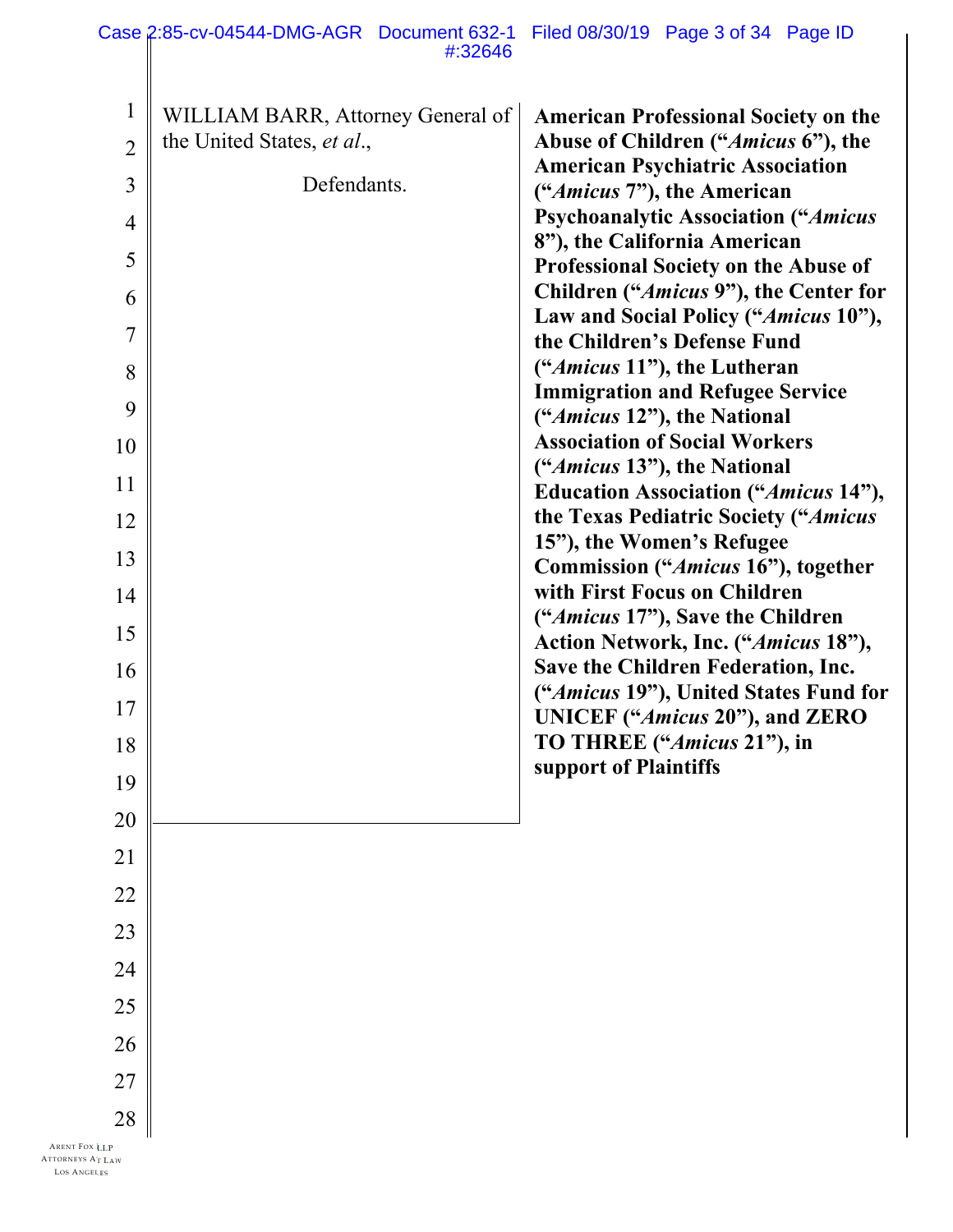|                 |                                                       |                                                           | Case 2:85-cv-04544-DMG-AGR Document 632-1 Filed 08/30/19 Page 4 of 34 Page ID<br>#:32647                           |  |  |  |  |  |
|-----------------|-------------------------------------------------------|-----------------------------------------------------------|--------------------------------------------------------------------------------------------------------------------|--|--|--|--|--|
| $\mathbf{1}$    | <b>TABLE OF CONTENTS</b>                              |                                                           |                                                                                                                    |  |  |  |  |  |
| $\overline{2}$  |                                                       |                                                           | Page                                                                                                               |  |  |  |  |  |
| $\overline{3}$  | I.                                                    |                                                           |                                                                                                                    |  |  |  |  |  |
| $\overline{4}$  |                                                       |                                                           |                                                                                                                    |  |  |  |  |  |
| 5               | II.                                                   |                                                           |                                                                                                                    |  |  |  |  |  |
| 6               | III.                                                  |                                                           |                                                                                                                    |  |  |  |  |  |
| $\overline{7}$  |                                                       | A.                                                        | The Rule Directly Harms Children By Eliminating Defendant's                                                        |  |  |  |  |  |
| 8               |                                                       | Duty To Release Immigrant Children To Their Families As   |                                                                                                                    |  |  |  |  |  |
| 9               |                                                       | <b>B.</b>                                                 | Release Will Be In DHS Discretion And It Is Likely That                                                            |  |  |  |  |  |
| 10              |                                                       | Children Will Be Indefinitely Detained Or Be Released And |                                                                                                                    |  |  |  |  |  |
| 11              | Separated From Their Accompanying Parent Remaining In |                                                           |                                                                                                                    |  |  |  |  |  |
| 12              |                                                       | $\mathcal{C}$ .                                           | Under The Rule, The Facilities Will Be Self-Licensed, Overseen                                                     |  |  |  |  |  |
| 13              |                                                       |                                                           | By Parties Hired By And Accountable Solely To The                                                                  |  |  |  |  |  |
| 14              | Administration, And Will Result In Materially Worse   |                                                           |                                                                                                                    |  |  |  |  |  |
| 15              |                                                       |                                                           | Immigrant Children Likely Will Be Detained In Prison-<br>1.                                                        |  |  |  |  |  |
| 16              |                                                       |                                                           | like Conditions In Violation Of The Least Restrictive                                                              |  |  |  |  |  |
| 17              |                                                       |                                                           |                                                                                                                    |  |  |  |  |  |
| 18              |                                                       |                                                           | 2.<br>Immigrant Children Will Be Placed In Self-Licensed                                                           |  |  |  |  |  |
| 19              |                                                       |                                                           |                                                                                                                    |  |  |  |  |  |
| 20              |                                                       | D.                                                        | The Rule's New Definitions Of Influx And Emergency Will                                                            |  |  |  |  |  |
| 21              |                                                       |                                                           |                                                                                                                    |  |  |  |  |  |
| 22              |                                                       |                                                           | The Rule's Definition Of "Influx" Is Based On Outdated<br>1.<br>Data And Would Permit DHS To Operate In A De Facto |  |  |  |  |  |
| 23              |                                                       |                                                           |                                                                                                                    |  |  |  |  |  |
| 24              |                                                       |                                                           | The Rule's Definition Of "Emergency" Replaces<br>2.                                                                |  |  |  |  |  |
| 25              |                                                       |                                                           | Specified Time Frames With Vague Language Open To                                                                  |  |  |  |  |  |
| 26              |                                                       |                                                           |                                                                                                                    |  |  |  |  |  |
| 27              |                                                       | Ε.                                                        |                                                                                                                    |  |  |  |  |  |
| $28\,$<br>< LLP |                                                       |                                                           | The Rule Deprives Immigrant Children Of Critical Rights<br>1.                                                      |  |  |  |  |  |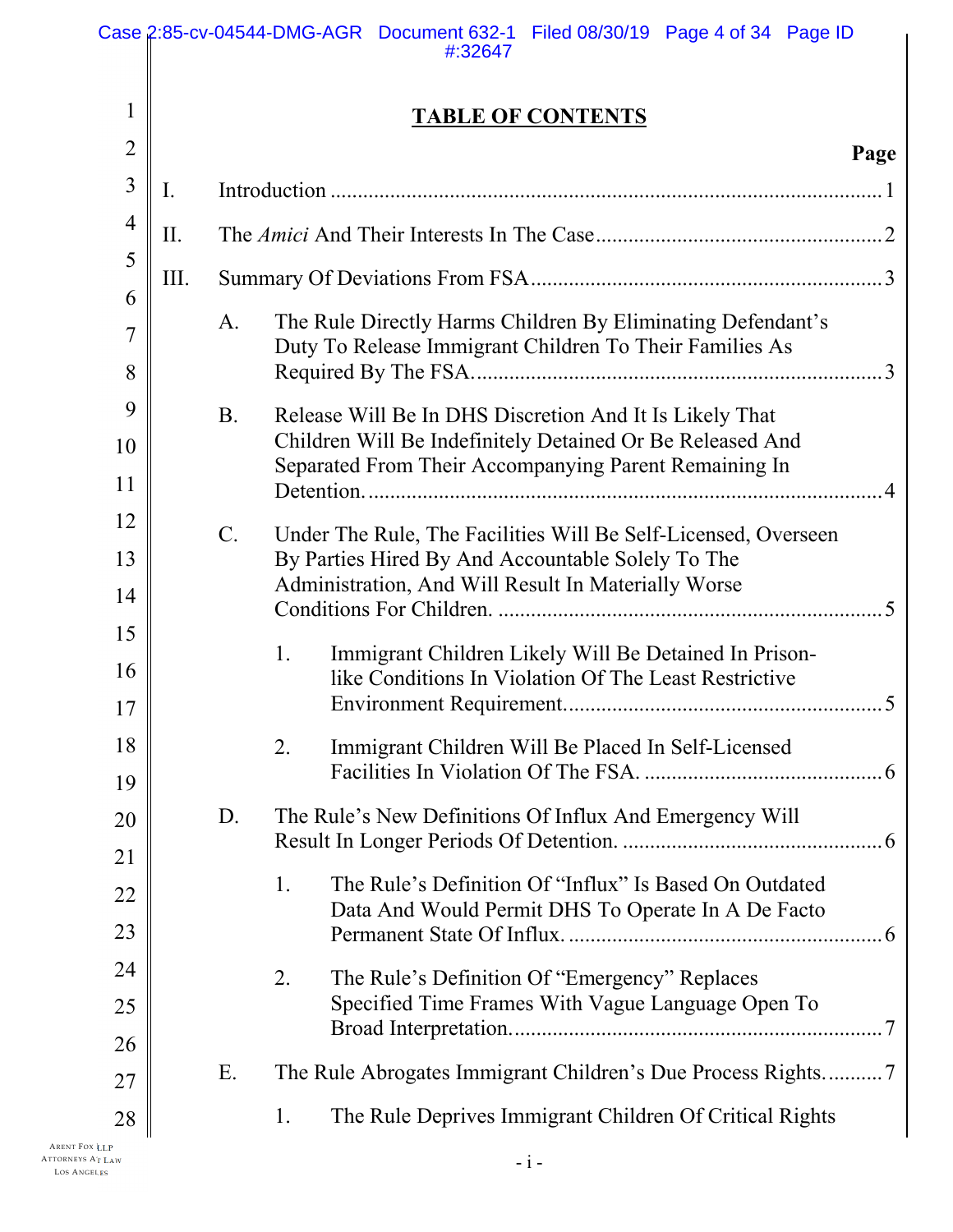|                            |     | Case 2:85-cv-04544-DMG-AGR Document 632-1 Filed 08/30/19 Page 5 of 34 Page ID<br>#:32648                                            |
|----------------------------|-----|-------------------------------------------------------------------------------------------------------------------------------------|
| 1                          |     |                                                                                                                                     |
| $\overline{2}$<br>3        |     | 2.<br>The Rule Inhibits The Ability Of Children To<br>Meaningfully Participate In Court Proceedings And Strips                      |
| $\overline{4}$<br>5        | IV. | The Rule Will Have A Devastating Impact For Immigrant Children9                                                                     |
| 6<br>$\overline{7}$        |     | The Rule Ignores Humane Alternatives To Long-Term<br>A.                                                                             |
| 8                          |     | The Rule Is In Direct Conflict With The Findings Of DHS's<br><b>B.</b><br>Own Advisory Committee On Family Residential Centers.  11 |
| 9<br>10                    |     | Detention Is Inherently Harmful To Children's Mental And<br>$\mathcal{C}$ .                                                         |
| 11<br>12                   |     | Federal Detention Facilities' Conditions Seriously Compound<br>D.                                                                   |
| 13<br>14                   |     | E.<br>The Rule Will Have A Devastating Impact On The Educational                                                                    |
| 15<br>16                   |     | F.<br>Detention Erodes The Parent-Child Relationship And<br>Exacerbates The Immense Distress That Children In Detention<br>.23      |
| 17<br>18                   | V.  | 25<br>Conclusion.                                                                                                                   |
| 19                         |     |                                                                                                                                     |
| 20                         |     |                                                                                                                                     |
| 21<br>22                   |     |                                                                                                                                     |
| 23                         |     |                                                                                                                                     |
| 24                         |     |                                                                                                                                     |
| 25                         |     |                                                                                                                                     |
| 26                         |     |                                                                                                                                     |
| 27                         |     |                                                                                                                                     |
| 28<br><b>ARENT FOX LLP</b> |     |                                                                                                                                     |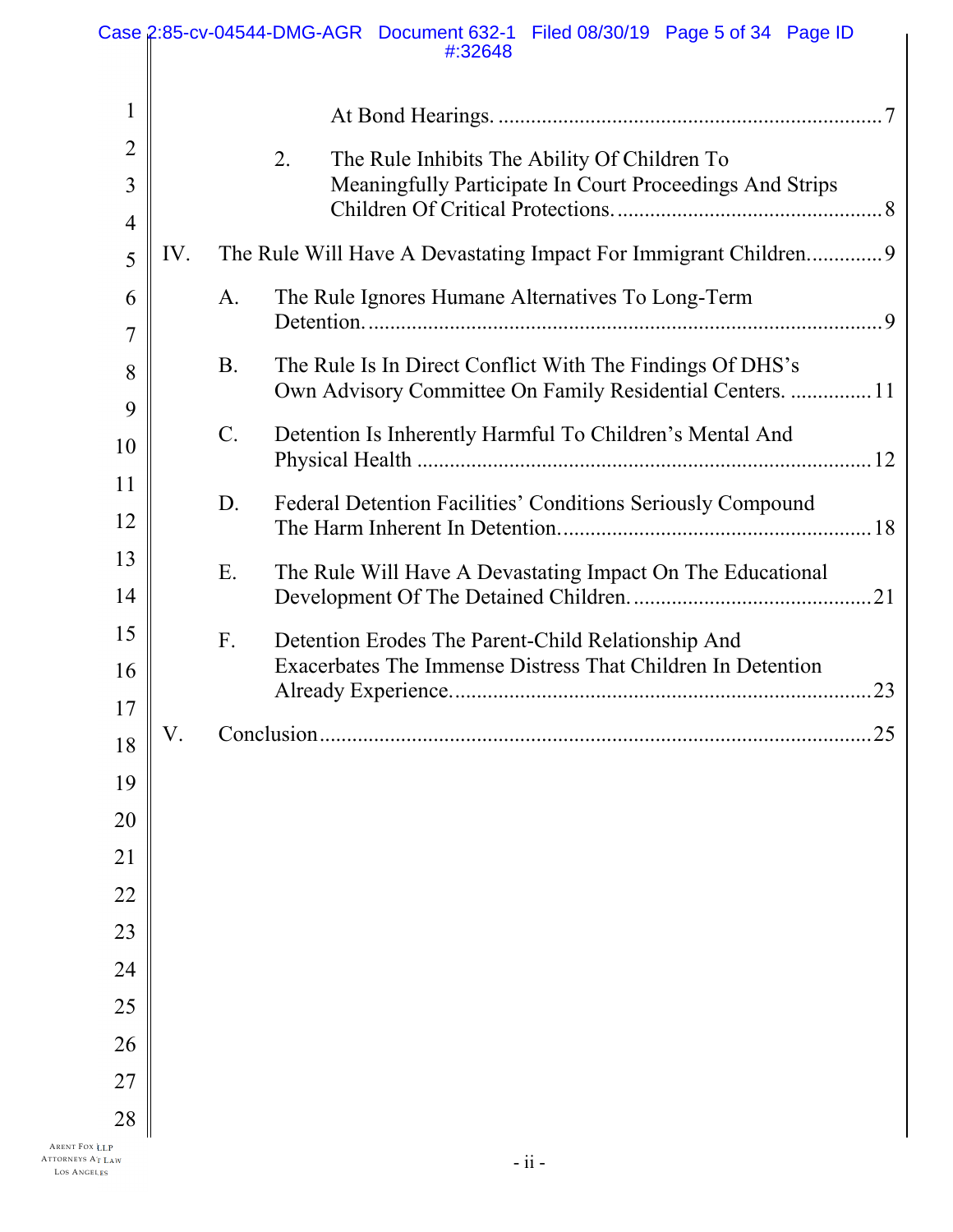|                | Case 2:85-cv-04544-DMG-AGR Document 632-1 Filed 08/30/19 Page 6 of 34 Page ID<br>#:32649                          |
|----------------|-------------------------------------------------------------------------------------------------------------------|
| 1              | <b>TABLE OF AUTHORITIES</b>                                                                                       |
| $\overline{2}$ |                                                                                                                   |
| $\overline{3}$ | Page(s)                                                                                                           |
| $\overline{4}$ | <b>Cases</b>                                                                                                      |
| 5              | Beltran v. Cardall,                                                                                               |
| 6              | Flores v. Reno,                                                                                                   |
| $\overline{7}$ |                                                                                                                   |
| 8              | Grassroots Leadership v. Texas Dep't of Family and Protective Servs.                                              |
| 9              | (District Court of Travis County 2016),<br>https://grassrootsleadership.org/sites/default/files/uploads/gli_v._df |
| 10             |                                                                                                                   |
| 11             | Marshall v. Jerrico, Inc.,                                                                                        |
| 12             |                                                                                                                   |
| 13             | <b>Statutes</b>                                                                                                   |
| 14<br>15       |                                                                                                                   |
| 16             | American Immigration Council. A Guide to Children Arriving at the                                                 |
| 17<br>18       | <b>Other Authorities</b>                                                                                          |
| 19             |                                                                                                                   |
| 20             |                                                                                                                   |
| 21             |                                                                                                                   |
| 22             |                                                                                                                   |
| 23             |                                                                                                                   |
| 24             |                                                                                                                   |
| 25             |                                                                                                                   |
| 26             |                                                                                                                   |
| 27             |                                                                                                                   |
| 28             |                                                                                                                   |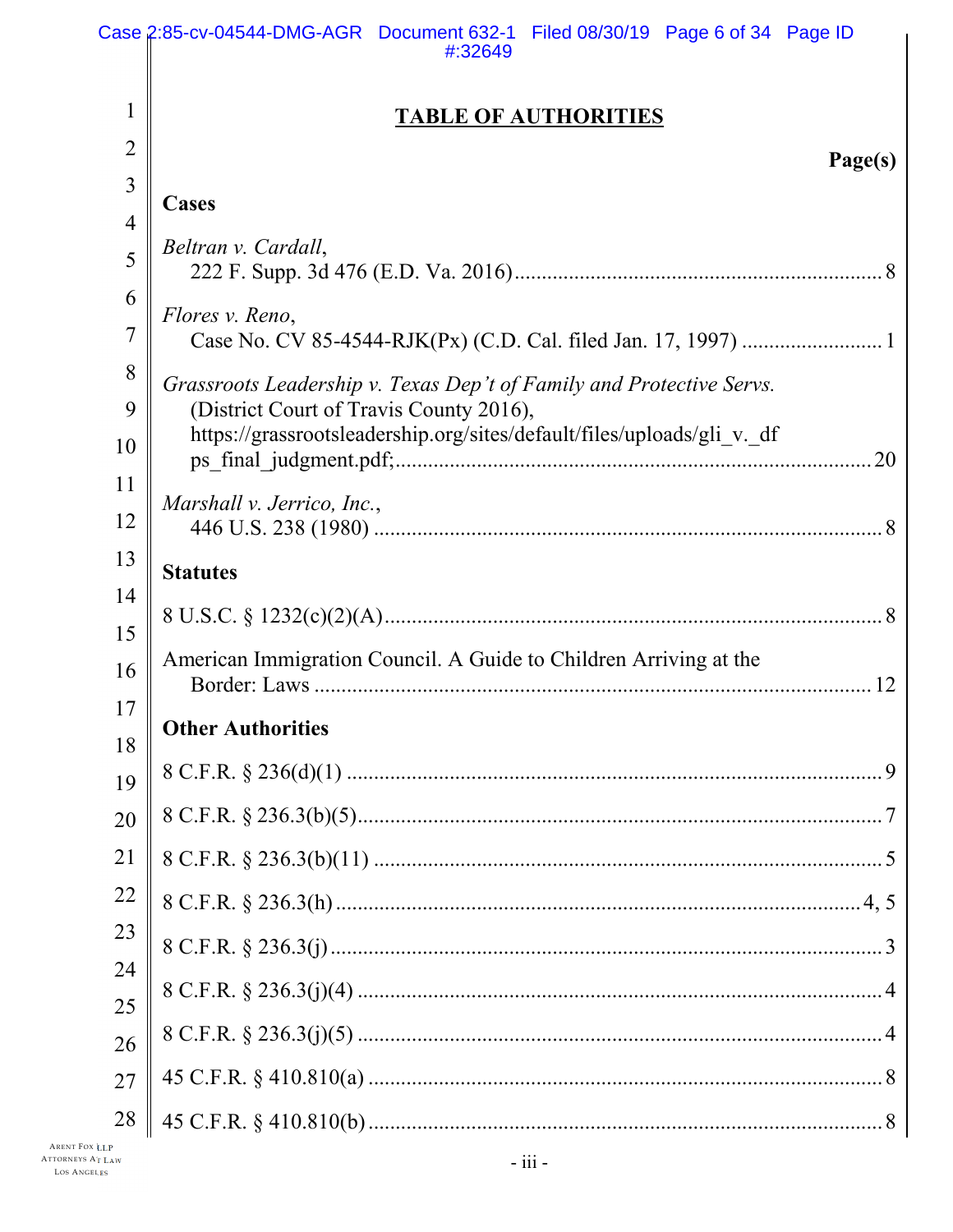|                | Case 2:85-cv-04544-DMG-AGR Document 632-1 Filed 08/30/19 Page 7 of 34 Page ID<br>#:32650 |  |  |
|----------------|------------------------------------------------------------------------------------------|--|--|
|                |                                                                                          |  |  |
| $\mathbf{1}$   |                                                                                          |  |  |
| $\overline{c}$ |                                                                                          |  |  |
| $\overline{3}$ |                                                                                          |  |  |
| $\overline{4}$ |                                                                                          |  |  |
| 5              |                                                                                          |  |  |
| 6              |                                                                                          |  |  |
| $\overline{7}$ |                                                                                          |  |  |
| 8              |                                                                                          |  |  |
| 9              |                                                                                          |  |  |
| 10             |                                                                                          |  |  |
| 11             |                                                                                          |  |  |
| 12             |                                                                                          |  |  |
| 13             |                                                                                          |  |  |
| 14             |                                                                                          |  |  |
| 15             |                                                                                          |  |  |
| 16             |                                                                                          |  |  |
| 17             |                                                                                          |  |  |
| $18\,$         |                                                                                          |  |  |
| 19             |                                                                                          |  |  |
| 20             |                                                                                          |  |  |
| 21             |                                                                                          |  |  |
| 22             |                                                                                          |  |  |
| 23             |                                                                                          |  |  |
| 24             |                                                                                          |  |  |
| 25             |                                                                                          |  |  |
| 26             |                                                                                          |  |  |
| 27             |                                                                                          |  |  |
| 28             |                                                                                          |  |  |
| ‹ LLP          |                                                                                          |  |  |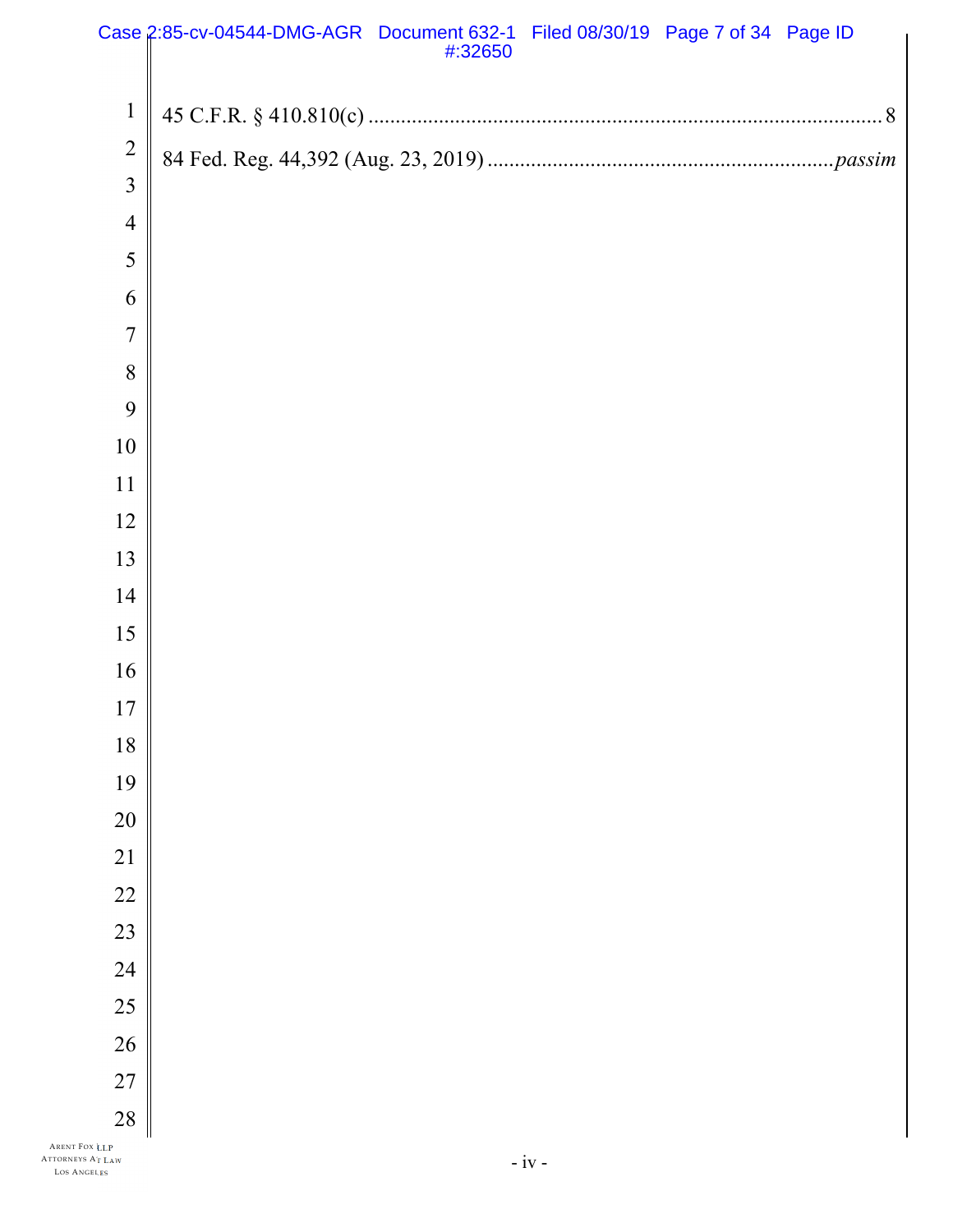### **I. Introduction**

1

2 3 4 5 6 7 8 9 10 11 This matter arises from the Trump Administration's effort to abandon the protections guaranteed children under the Flores Settlement Agreement "FSA". *Flores v. Reno*, Case No. CV 85-4544-RJK(Px) (C.D. Cal. filed Jan. 17, 1997).<sup>1</sup> Expressing disagreement with various court decisions implementing the FSA and ignoring the recommendations of its own DHS advisory committee ("Advisory Committee") that "detention or the separation of families for purposes of immigration enforcement or management are never in the best interest of children," 84 Fed. Reg. at 44,503, the Administration's Rule seeks to expand the detention of children and to do so indefinitely.<sup>2</sup> In other words, according to the Administration's own experts, its Rule is directly contrary to the best interests of children.

12 13 14 15 16 17 The primary purpose of the FSA is to protect immigrant children from harm. Indeed, the FSA explicitly states that the Administration is required to treat "all [children] in its custody with dignity, respect and special concern for their particular vulnerability as [children]." FSA ¶ 11. The FSA further emphasizes that detained children should be placed "in the least restrictive setting appropriate to the [child's] age and special needs . . . ." *Id.*

18 19 20 21 The seminal principles of dignity, respect, and least restrictive setting are also echoed in the FSA's mandates regarding the release of immigrant children. More specifically, the FSA provides that an immigrant child should be released without unreasonable delay. FSA, ¶¶ 14, 18.

22 23 24 Finally, the FSA requires that in the event that a child is to be placed in a "licensed program," such program shall be non-secure and "licensed by an appropriate State agency to provide residential, group, or foster care services for

25

 $\overline{a}$ 

- 26 <sup>1</sup> The new rule is: Apprehension, Processing, Care, and Custody of Alien Minors and Unaccompanied Alien Children, 84 Fed. Reg. 44,392 (Aug. 23, 2019) ("Rule").
- 27 28  $2$  The Rule is in direct violation of the FSA's requirement that the "final regulations" shall not be inconsistent with the terms of the FSA. FSA ¶ 9.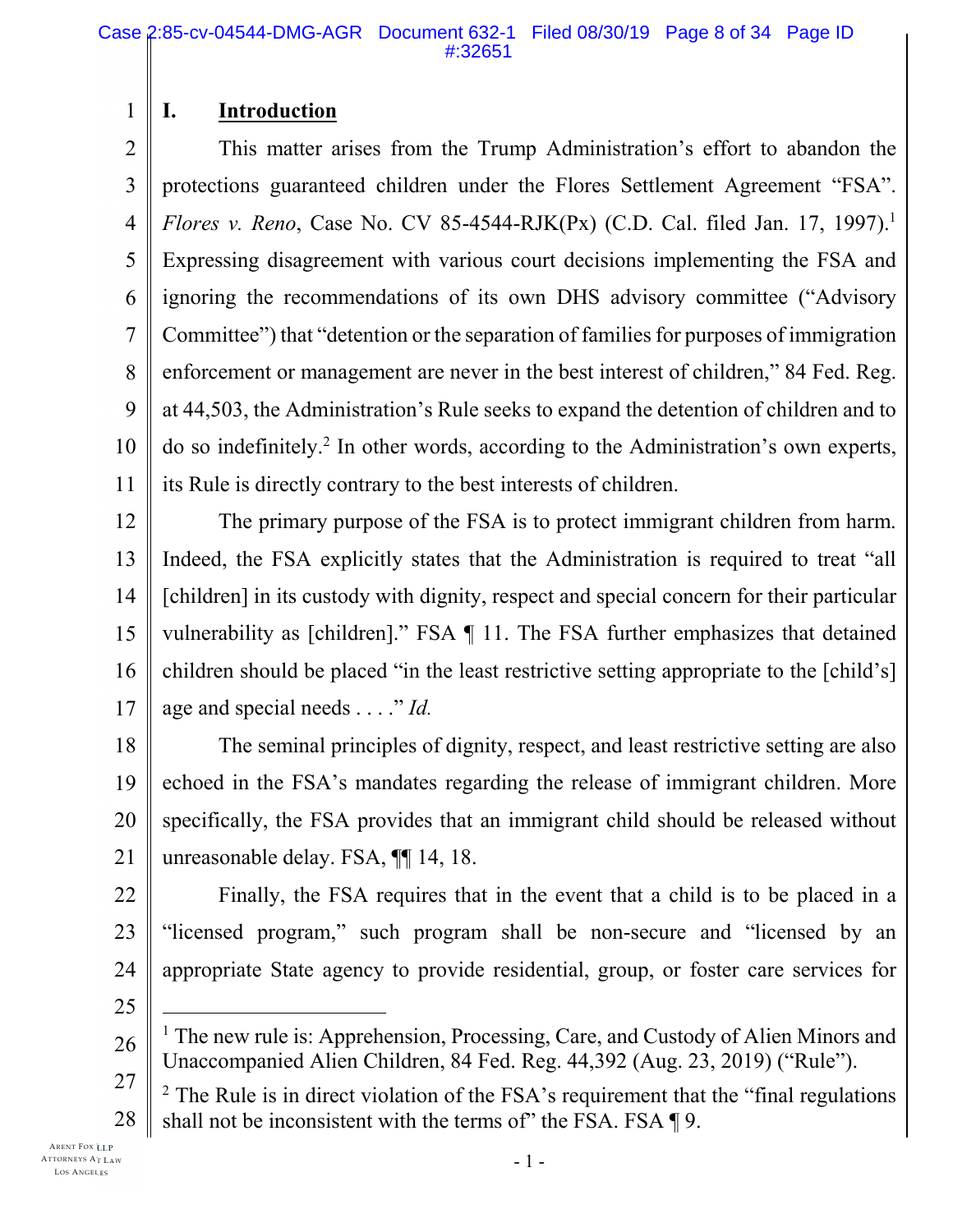#### Case 2:85-cv-04544-DMG-AGR Document 632-1 Filed 08/30/19 Page 9 of 34 Page ID #:32652

1 2 3 4 dependent children." FSA ¶ 6. The licensed program must meet all enumerated standards, including that the children must be provided with appropriate medical care, suitable living accommodations (including appropriate food, clothing and grooming items), and educational services. FSA, Ex. 1.

5

6 7 8 9 10 11 12 13 With the current proposal, the Administration seeks to gut the protections of the FSA for vulnerable children, in violation of the FSA itself. Rather than implementing the humane approach of the FSA to care for children seeking safety, the Rule confines these children for an indefinite period of time in "secure facilities" — a euphemism for a prison-like structure. These facilities would be licensed and overseen by the same federal agencies that have decisively demonstrated their widely-condemned methods of "caring" for these children. In addition, children in custody face a constant risk under the Rule of having their status changed to their immediate detriment.

14 15 16 17 The present situation under the FSA is barely tolerable for children. The Rule will make things much worse, with more children detained for longer periods of time under materially worse conditions. The Rule is not in the best interests of these children.

18

### **II. The** *Amici* **And Their Interests In The Case**

19 20 21 22 23 24 25 26 27 28 The American Academy of Child and Adolescent Psychiatry ("*Amicus* 1"), the American Academy of Pediatrics ("*Amicus* 2"), the American Academy of Pediatrics, California ("*Amicus* 3"), the American Federation of Teachers ("*Amicus* 4"), the American Medical Association ("*Amicus* 5"), the American Professional Society on the Abuse of Children ("*Amicus* 6"), the American Psychiatric Association ("*Amicus* 7"), the American Psychoanalytic Association ("*Amicus* 8"), the California American Professional Society on the Abuse of Children ("*Amicus* 9"), the Center for Law and Social Policy ("*Amicus* 10"), the Children's Defense Fund ("*Amicus* 11"), the Lutheran Immigration and Refugee Service ("*Amicus* 12"), the National Association of Social Workers ("*Amicus* 13"), the National Education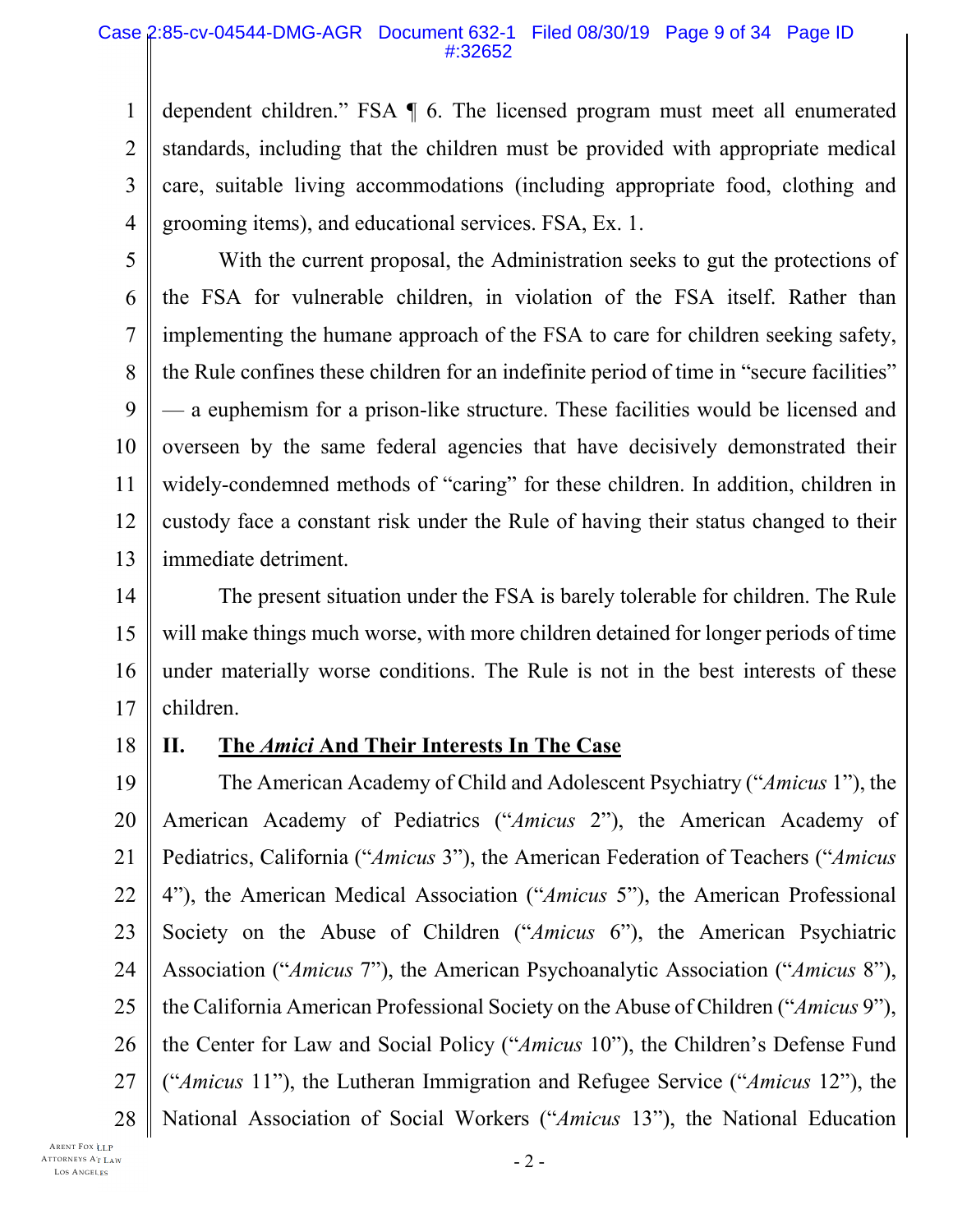1 2 3 4 5 6 7 Association ("*Amicus* 14"), the Texas Pediatric Society ("*Amicus* 15"), the Women's Refugee Commission ("*Amicus* 16"), together with First Focus on Children ("*Amicus* 17"), Save the Children Action Network, Inc. ("*Amicus* 18"), Save the Children Federation, Inc. ("*Amicus* 19"), United States Fund for UNICEF ("*Amicus* 20"), and ZERO TO THREE ("*Amicus* 21"), as organizations committed to the care, health, well-being, and welfare of immigrant children in the United States, respectfully submit this brief, as *amici curiae*, in support of Plaintiffs' opposition to the Rule.

8 9 10 11 12 13 14 15 16 17 *Amicus* 1, *Amicus* 2, *Amicus* 3, *Amicus* 4, *Amicus* 5, *Amicus* 6, *Amicus* 7, *Amicus* 8, *Amicus* 9, *Amicus* 13, *Amicus* 14, and *Amicus* 15 are non-profit professional organizations that are dedicated to the health, care, well-being, and treatment of children. *Amicus* 10, *Amicus* 11, *Amicus* 17, *Amicus* 18, *Amicus* 19, and *Amicus* 21 are national, non-profit organizations that focus on advancing policy solutions for children and families. *Amicus* 12, *Amicus* 16, and *Amicus* 20 are national, non-profit organizations that focus on the general welfare of children. Full statements on each *amicus* are included as Exhibit 1 to the Declaration of John Purcell. Formal comments submitted by certain of the *amici* during the proposed rule's comment period are included as Exhibit 2 to the Declaration of John Purcell.

**III. Summary Of Deviations From FSA**

- 18
- 19
- 20

21

*A. The Rule Directly Harms Children By Eliminating Defendant's Duty To Release Immigrant Children To Their Families As Required By The FSA.*

22 23 24 25 The Rule eliminates the Administration's duty to release accompanied children to family members in the community. Eliminating this requirement will result in significant short and long-term harm to children through the continued detention of children who would have otherwise been released.

26 27 28 Under 8 C.F.R. § 236.3(j), once DHS has determined detention is unnecessary to secure an accompanied child's attendance at immigration proceedings or to protect the child's safety, DHS "will make prompt and continuous efforts to release the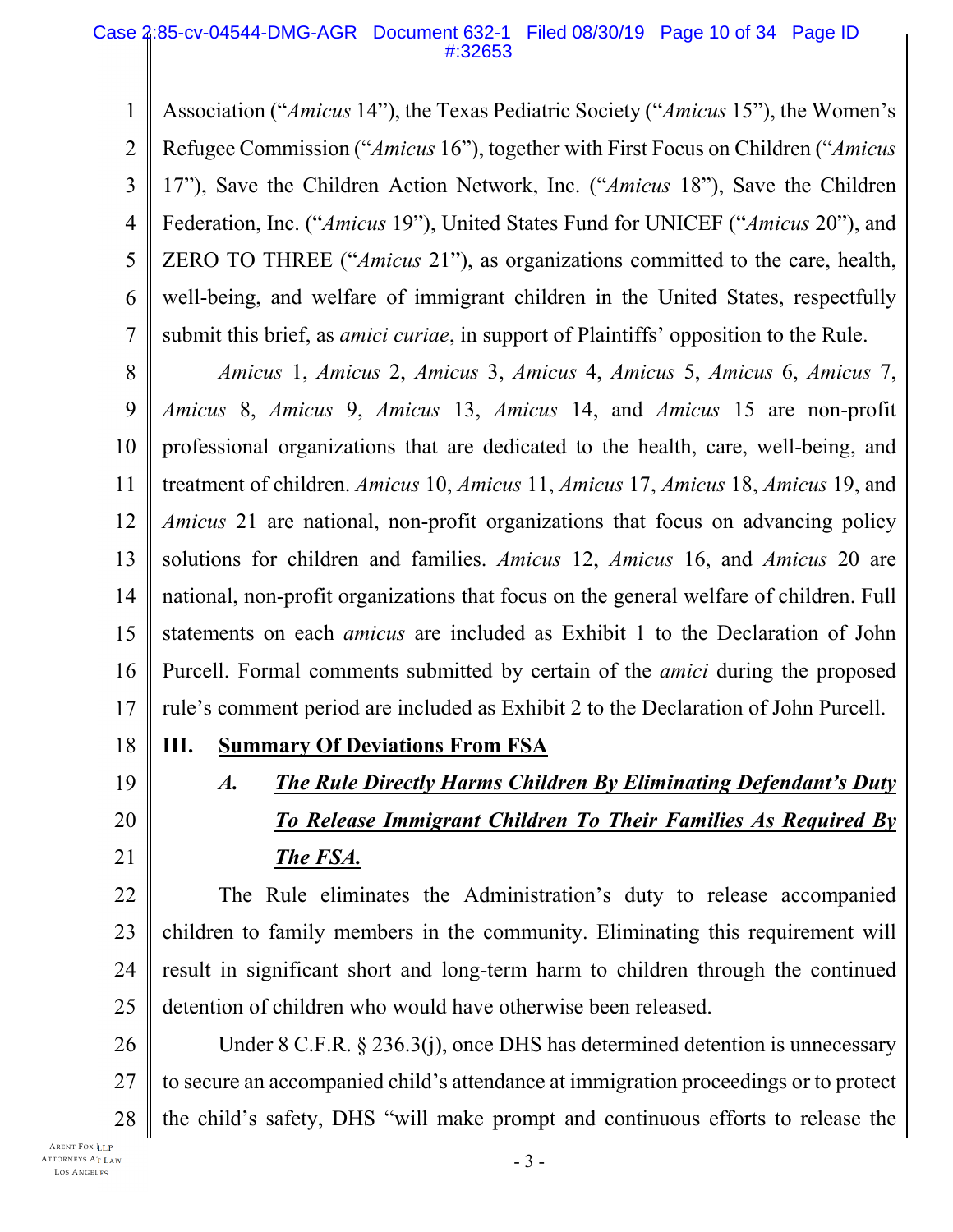1 2 3 4 5 6 7 8 9 10 11 12 13 [child] to [a] parent or legal guardian."  $8$  C.F.R.  $\frac{6}{3}$  236.3(j)(5).<sup>3</sup> However, the Rule states that where an accompanied child's parents are also detained, DHS's policy is to "maintain family unity" by "detaining families together." 8 C.F.R. § 236.3(h). DHS has also relieved itself of its duty to release accompanied children to *any* of their adult family members (sibling, aunt, uncle, or grandparent) listed in the FSA. Instead,  $8 \text{ C.F.R. } \frac{236.3(j)(5)}{25}$  states that "[r]elease of a [child] who is not a [unaccompanied child] to an adult relative other than a parent or legal guardian is within the unreviewable discretion of DHS." 8 C.F.R.  $\S$  236.3(j)(5). Thus, the Administration seeks to hedge its duty to release an immigrant child to an adult relative; rather such release purports to be unreviewable (and unlikely) given the Administration's preference for detaining children with their parents. However, neither the FSA, nor basic due process, allows the Administration to deny such release subject only to the "unreviewable discretion of DHS."

- 14
- 15
- 16

# *B. Release Will Be In DHS Discretion And It Is Likely That Children Will Be Indefinitely Detained Or Be Released And Separated From Their Accompanying Parent Remaining In Detention.*

17 18 19 20 21 22 23 24 25 Moreover, DHS has also granted itself unreviewable discretion to make determinations as to whether the detention of an accompanied child is required either to secure his or her timely appearance or to ensure the child's safety. 8 C.F.R. §  $236.3(j)(4)$ . Such determinations may be based on "any ... probative information," including aggregate and historical data, officer experience, and statistical information even though DHS officers have little or no experience in child welfare and statistical data should never decide the fate of an individual child in custody. Significantly, the determinations are in the unreviewable discretion of DHS. Such unlimited discretion

26

 $\overline{a}$ 

<sup>27</sup> 28 <sup>3</sup> Notably, this language too is a diminution of DHS's responsibility under the FSA, which categorically requires the release of immigrant children to an approved custodian without unnecessary delay. *See* FSA ¶ 14.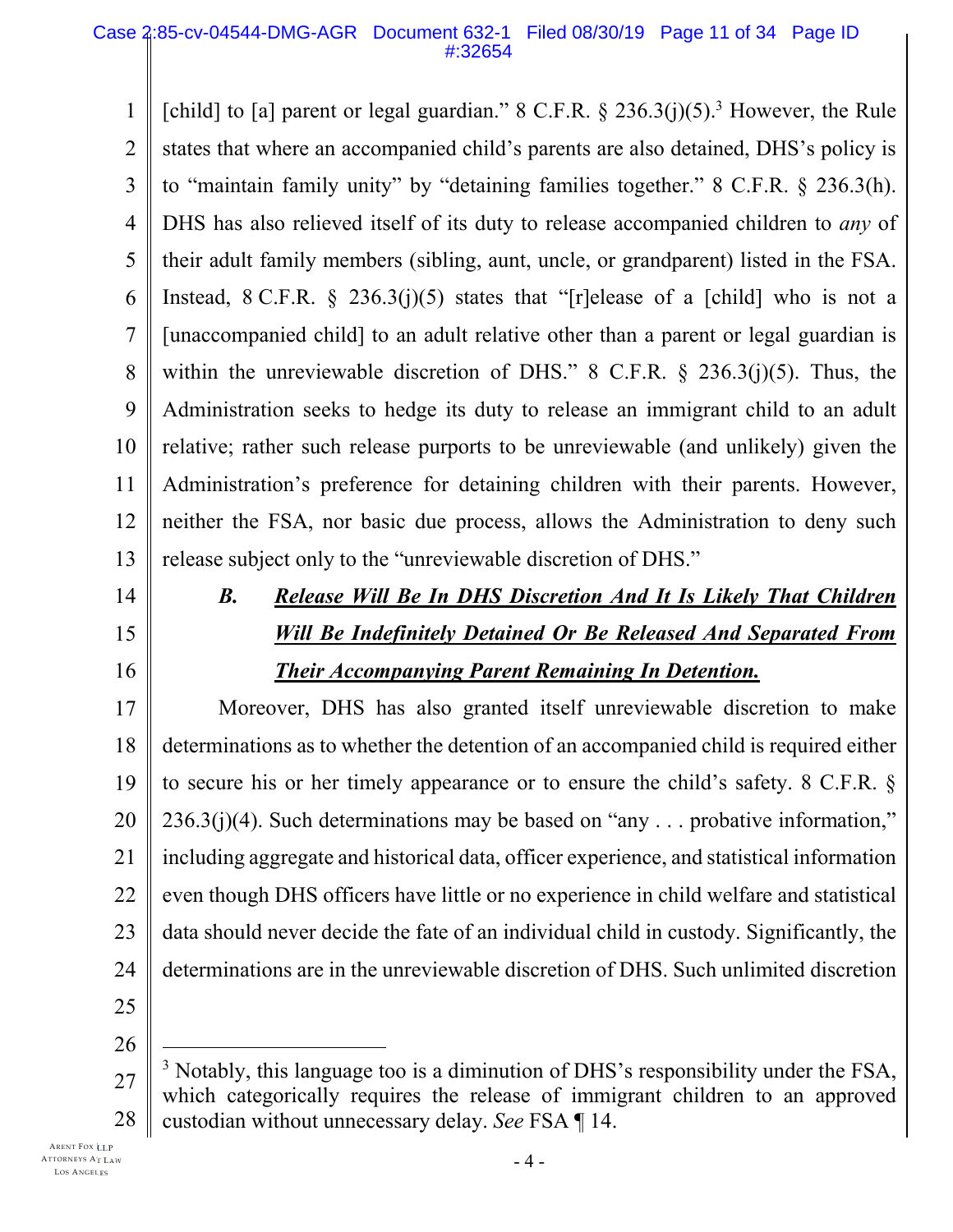1 2 affords DHS the authority to determine that detention is *always* necessary to secure timely appearance or ensure a child's safety.

| 3              | Finally, if an accompanied child is not released, he or she "shall remain in DHS            |
|----------------|---------------------------------------------------------------------------------------------|
| $\overline{4}$ | detention until such time as release can be effected or until the [child's]                 |
| 5              | immigration proceedings are concluded, whichever occurs earlier." 84 Fed. Reg. at           |
| 6              | 44,527. The interaction of $236.3(j)(4)$ and $(5)$ and $236.3(h)$ make likely this outcome  |
| $\overline{7}$ | of the Rule for accompanied children: DHS will detain them indefinitely rather than         |
| 8              | release them to adult relatives who are willing and able to care for them. Or, in a clear   |
| 9              | contradiction to the purpose of the FSA, would permit the release of children to            |
| 10             | family while leaving their accompanying parent behind in immigration detention.             |
| 11             | $\mathcal{C}$ .<br><b>Under The Rule, The Facilities Will Be Self-Licensed, Overseen By</b> |
| 12             | <b>Parties Hired By And Accountable Solely To The Administration, And</b>                   |
| 13             | <b>Will Result In Materially Worse Conditions For Children.</b>                             |
| 14             | The facilities authorized to house immigrant children in the Rule will not meet             |
| 15             | the least restrictive setting requirement or the licensing requirements under the FSA.      |
| 16             | $\mathcal{I}$ .<br>Immigrant Children Likely Will Be Detained In Prison-like                |
| 17             | Conditions In Violation Of The Least Restrictive Environment                                |
| 18             | Requirement.                                                                                |
| 19             | Administration's definition of "non-secure" in the Rule<br>The<br>will                      |
| 20             | indiscriminately allow them to detain children in the same types of facilities used to      |
| 21             | house convicted criminals: a facility is "non-secure" so long as "egress from a portion     |
| 22             | of the facility's building is not prohibited through internal locks within the building     |
| 23             | or exterior locks and egress from the facility's premises is not prohibited through         |
| 24             | secure fencing around the perimeter of the building." 84 Fed. Reg. at 44,526.               |
| 25             | Defendants could therefore entirely prohibit egress from a facility's detention area        |
| 26             | through internal locks, yet would call the facility "non-secure" so long as one part—       |
| 27             | a reception area, for example—is unlocked. See $8$ C.F.R. $\S$ 236.3(b)(11).                |

28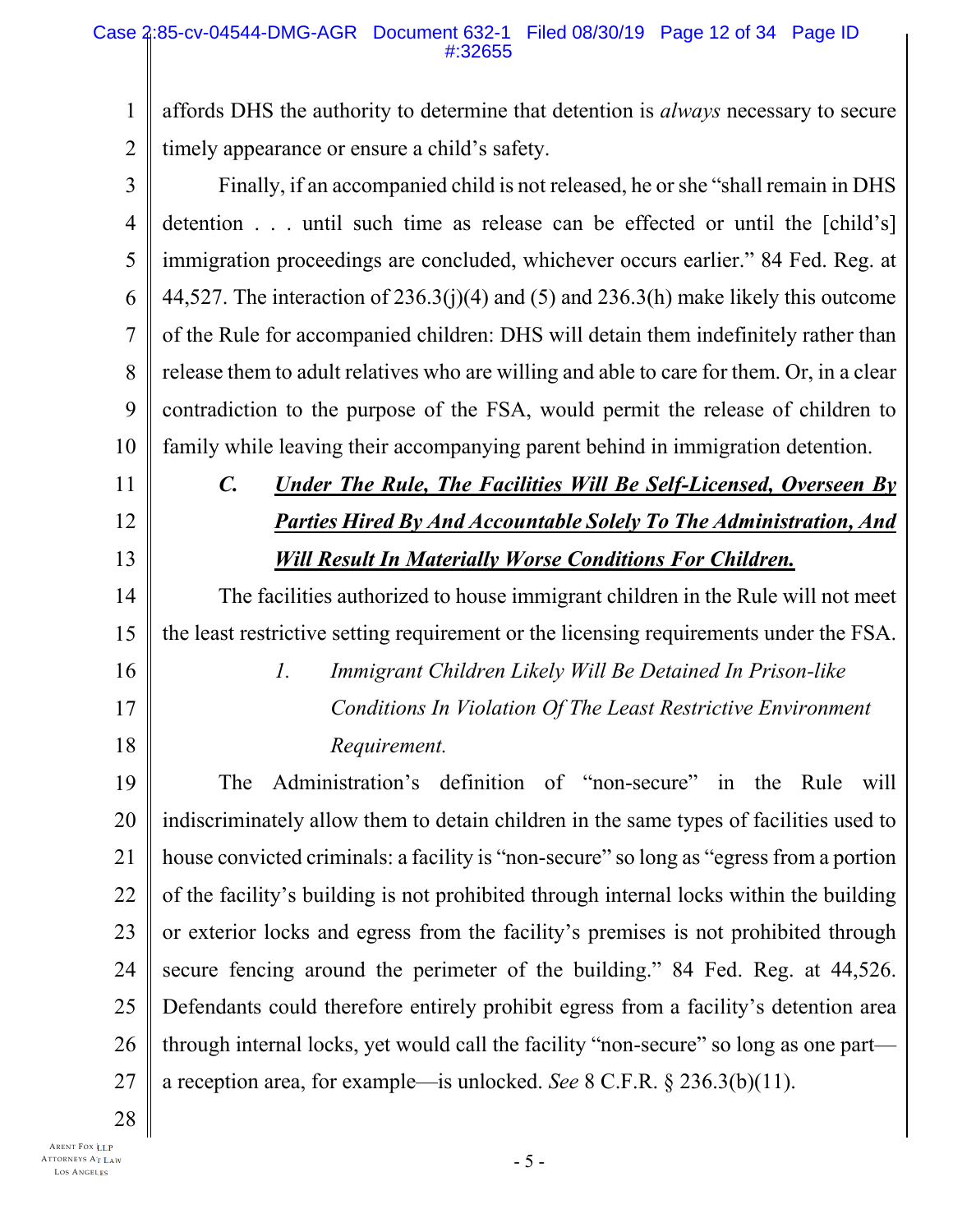#### 1 2 3 4 5 6 7 8 9 10 11 12 13 14 15 16 17 18 19 20 21 22 23 24 25 *2. Immigrant Children Will Be Placed In Self-Licensed Facilities In Violation Of The FSA.* The FSA requires a licensed program that accepts custody of immigrant children to be "licensed by an appropriate State agency to provide residential, group, or foster care services for dependent children, including a program operating group homes, foster homes, or facilities for special needs [children]." FSA  $\P$  6. In a major shift, the Rule exenterates the state licensing requirement to which accompanied children are entitled under the FSA. Instead, DHS will be able to detain children in facilities that are not licensed by any state child welfare agencies, and a third-party retained by DHS will be paid to certify Immigration and Customs Enforcement ("ICE") detention centers' compliance with DHS standards. However, DHS's inability to comply with the requirements of the FSA is well-known. Gutting these requirements by removing the state licensing mandate will result in materially worse conditions for children. *D. The Rule's New Definitions Of Influx And Emergency Will Result In Longer Periods Of Detention. 1. The Rule's Definition Of "Influx" Is Based On Outdated Data And Would Permit DHS To Operate In A De Facto Permanent State Of Influx.* In defining "influx" as "more than 130 . . . children eligible for placement in a licensed facility," 84 Fed. Reg. at 44,526, the Rule fails to account for the increase in the number of unaccompanied children arriving annually or DHS's expanded operationssince the FSA became effective in 1997. For example, in 1997, the number of juvenile shelter beds INS operated was 131, and so "influx" was naturally defined as more than 130 children. But from 1997 to 2000 alone, the number of juvenile

- 26 shelter beds INS operated increased from 131 to 400.<sup>4</sup>
- 27

 $\overline{a}$ 

<sup>28</sup> <sup>4</sup> https://oig.justice.gov/reports/INS/e0109/exec.htm.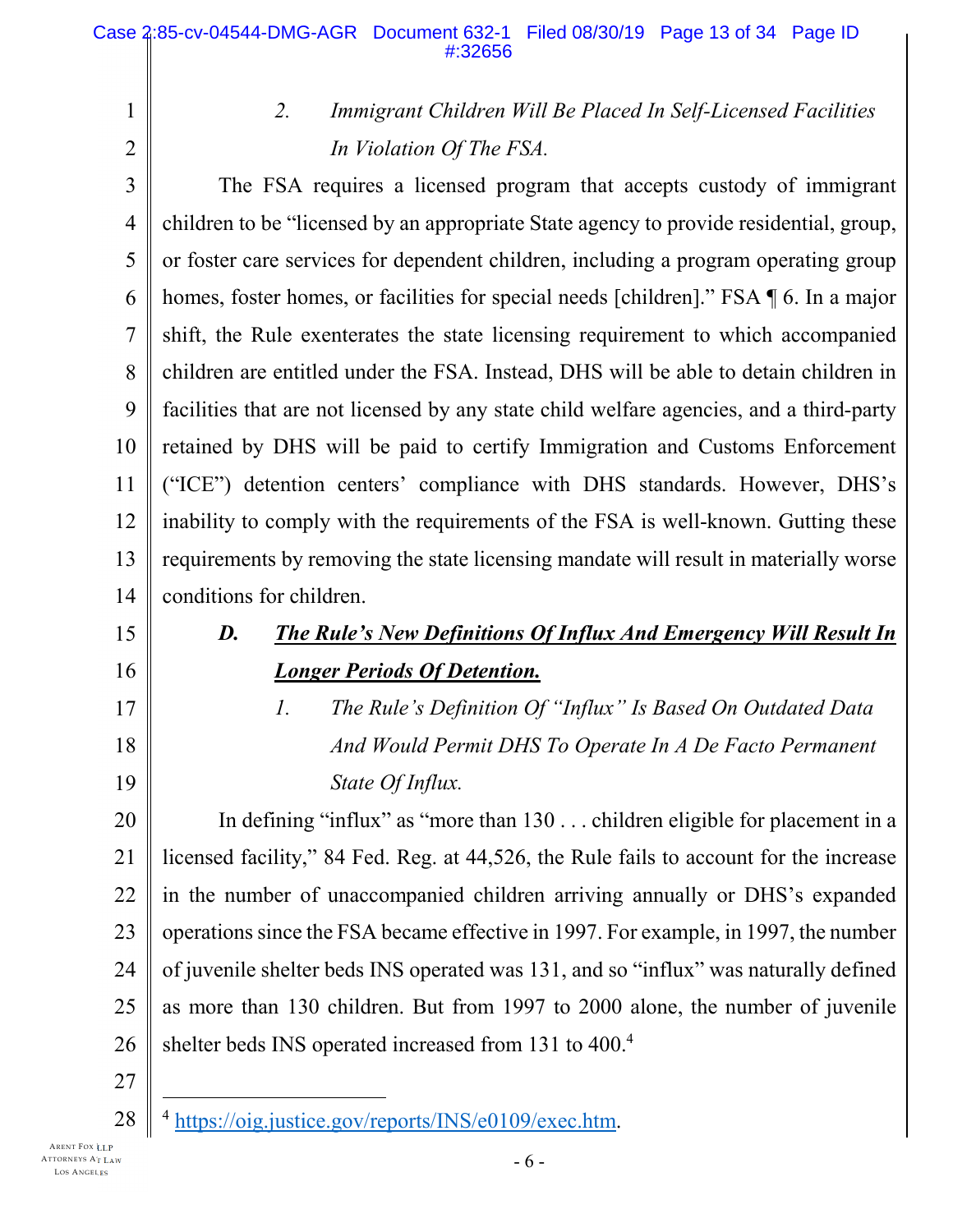### Case 2:85-cv-04544-DMG-AGR Document 632-1 Filed 08/30/19 Page 14 of 34 Page ID #:32657

1 2 3 4 5 Because DHS itself admits that it regularly has 130 children eligible for placement in licensed facilities, the Rule's definitions allow it to operate at a constant state of influx under relaxed standards.<sup>5</sup> The new definition of "influx" allows "as expeditiously as possible" to become the default for placing unaccompanied children and permits less stringent standards related to transfers and services.

6

7

*2. The Rule's Definition Of "Emergency" Replaces Specified Time Frames With Vague Language Open To Broad Interpretation.*

8 9 10 11 12 13 14 The FSA defines an "emergency" as acts or events preventing placement of children within specified time periods. The Rule materially changes that definition to "an act or an event that prevents timely transport or placement of a [child], or could delay compliance with or temporarily excuse compliance with other provisions of the proposed rule." (84 Fed. Reg. at 44,412; Proposed 8 C.F.R. § 236.3(b)(5)). This fluid definition would excuse compliance with core FSA principles, such as timely providing food to a child, based on DHS's discretion and convenience.

15 16 17 In sum, the broad definitions in the Rule allow for so much discretion that they effectively convert the FSA's exceptions in the event of an emergency or influx into the default rule.

18

19

20

## *E. The Rule Abrogates Immigrant Children's Due Process Rights.*

*1. The Rule Deprives Immigrant Children Of Critical Rights At Bond Hearings.*

21 22 23 24 25 The FSA provides that a child in deportation proceedings "shall be afforded a bond redetermination hearing before an immigration judge . . . ."<sup>6</sup> The Rule, however, provides for a hearing before "an independent hearing officer employed by HHS," who will "determine, through a written decision, whether the [unaccompanied child]  $\overline{a}$ 

26 27 <sup>5</sup> U.S. Department of Homeland Security and U.S. Department of Health and Human Services, "Apprehension, Processing, Care, and Custody of Alien Minors and Unaccompanied Alien Children," 84 Fed. Reg. at 44,422-23

28 <sup>6</sup> FSA ¶ 24 A.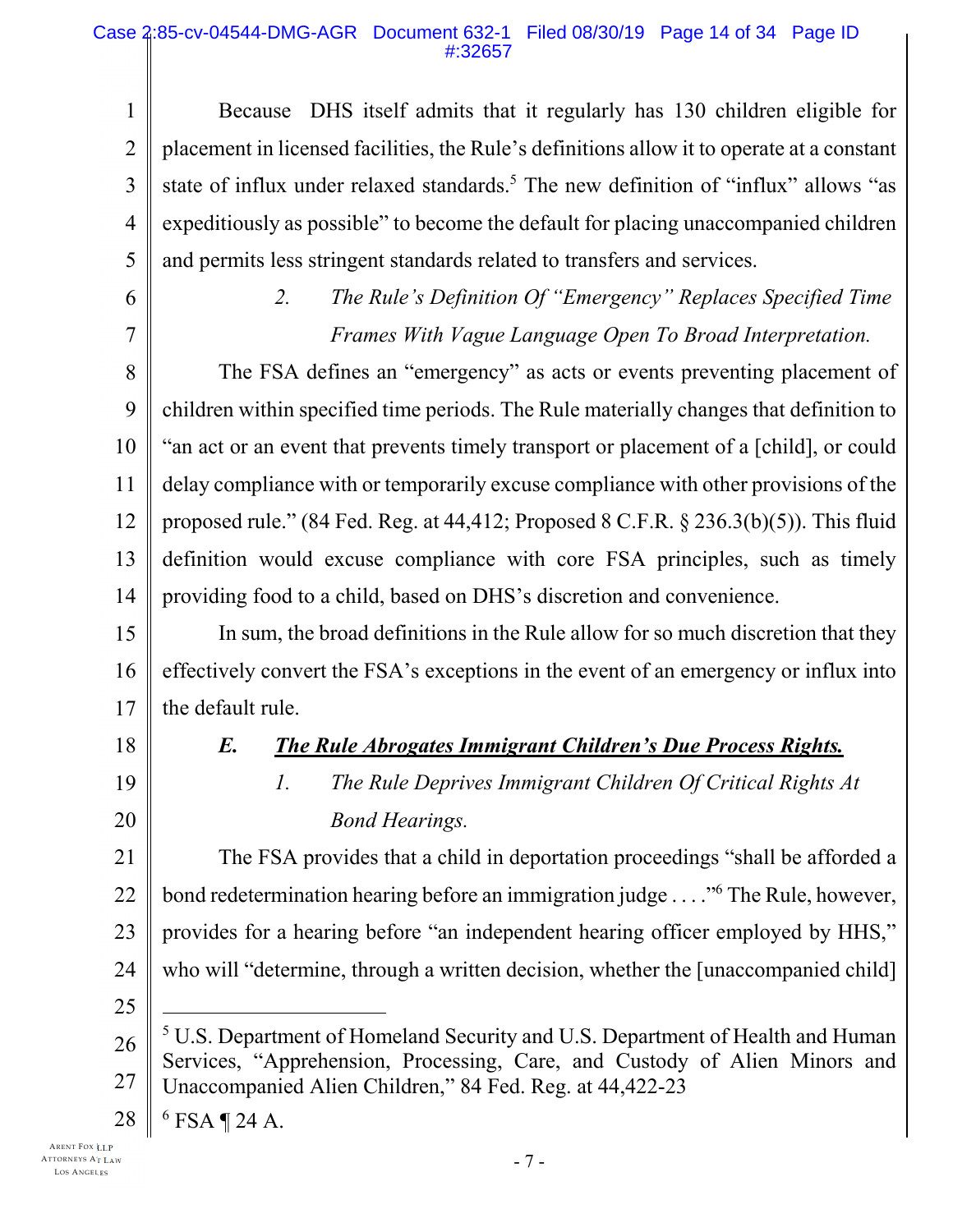#### Case 2:85-cv-04544-DMG-AGR Document 632-1 Filed 08/30/19 Page 15 of 34 Page ID #:32658

1 2 3 4 5 6 7 8 would present a risk of danger to the community or risk of flight if released."<sup>7</sup> Due process requires that unaccompanied children are provided, among other things, a meaningful opportunity to be heard before a neutral, independent arbiter.<sup>8</sup> Instead of providing an unaccompanied child with the opportunity to be heard by a neutral arbiter, the Rule provides that the unaccompanied child is subject to review by an HHS employee who is tasked with reviewing the decision of the agency by which he or she is employed. Courts have determined that similar procedures are in violation of due process.<sup>9</sup>

9 10 11 12 13 14 Furthermore, the Rule places the burden on the unaccompanied child "to show that he or she will not be a danger to the community or flight risk if released, using a preponderance of the evidence standard."<sup>10</sup> The unaccompanied child must also provide for his or her own counsel.<sup>11</sup> Imposing these burdens upon an unaccompanied child dramatically increases the chances that the child will be detained for long periods or deported without a proper legal hearing.<sup>12</sup>

15 16 17 *2. The Rule Inhibits The Ability Of Children To Meaningfully Participate In Court Proceedings And Strips Children Of Critical Protections.*

18 19 20 21 22 The Rule implements a scheme of re-evaluation of an immigrant child's status and provides that an immigrant child may lose his or her status upon the occurrence of certain events, thereby increasing the level of instability and uncertainty for those designated as unaccompanied children. More specifically, the Rule provides that a child who has previously been designated as an unaccompanied child undergo a

23

l

- <sup>7</sup> 84 Fed. Reg. at 44,535; 45 C.F.R. § 410.810(a).
- 24 <sup>8</sup> *Marshall v. Jerrico, Inc.*, 446 U.S. 238, 242 (1980).
- 25 <sup>9</sup> *See, e.g., Beltran v. Cardall*, 222 F. Supp. 3d 476 (E.D. Va. 2016).
- 26 <sup>10</sup> 84 Fed. Reg. at 44,535; 45 C.F.R. § 410.810(b).
- 27  $11$  84 Fed. Reg. at 44,535; 45 C.F.R. § 410.810(c).
- 28 <sup>12</sup> FSA ¶ 11; 8 U.S.C. § 1232(c)(2)(A).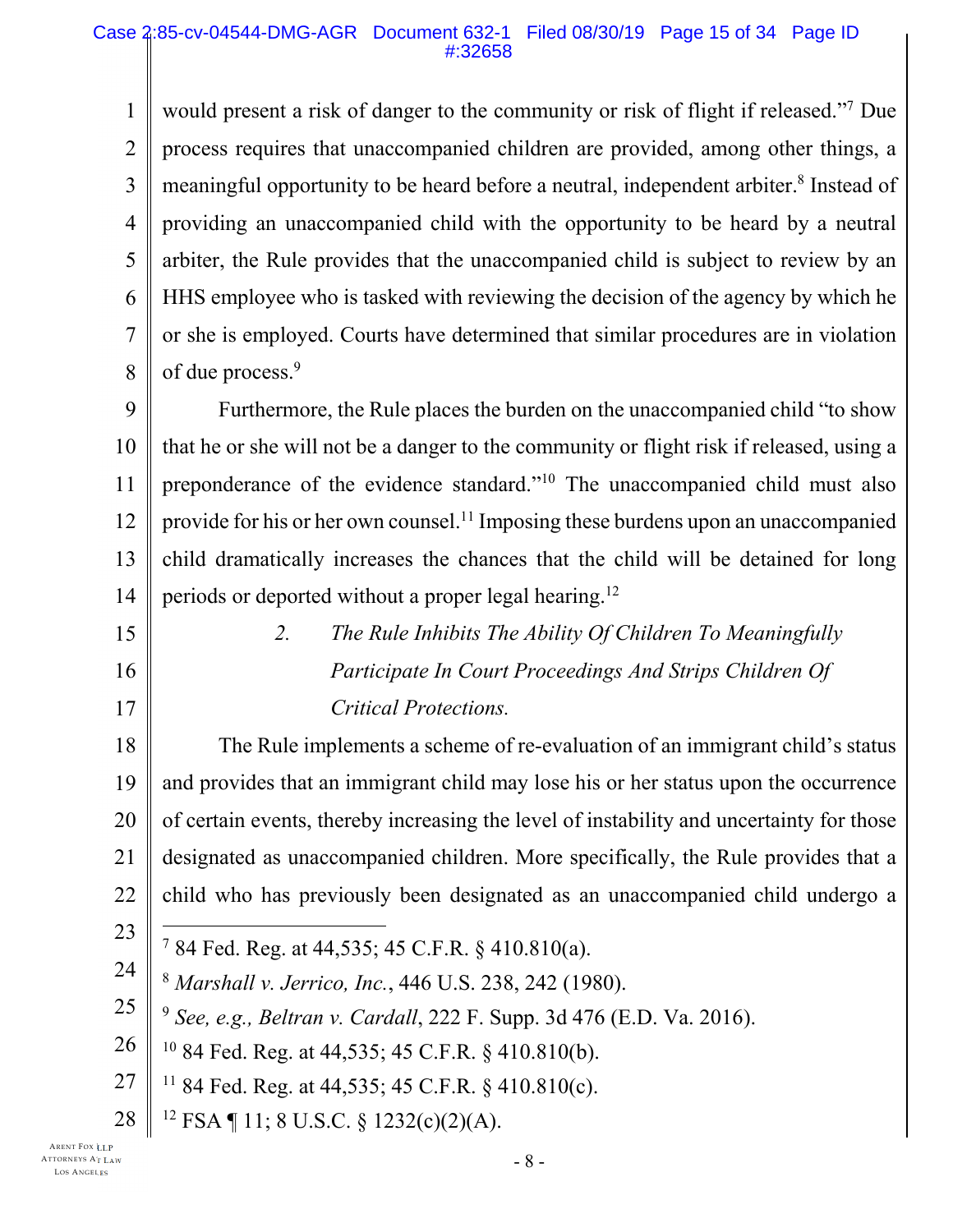1 2 3 4 5 redetermination process upon each contact with immigration officials, including when the immigrant child is encountered or apprehended and prior to the child's detention or release.<sup>13</sup> Such a system deprives the child of due process — the child will not know what rules to rely on because DHS may strip their legal protections upon re-evaluation in each encounter.

6

### **IV. The Rule Will Have A Devastating Impact For Immigrant Children.**

7 8 9 10 11 12 13 The asylum court process can take anywhere from six months to a few years.<sup>14</sup> Given the present court backlog, the time is generally years and not months. Therefore, under the Rule children are quite likely to be in federal detention centers for years.<sup>15</sup> The overwhelming scientific consensus in the child welfare, medical, pediatric, psychiatric, and educational professional communities, including all of the *amici curiae*, is that such long term detention would have an extremely significant negative impact on the physical, mental, and emotional health of detained children.

14

### *A. The Rule Ignores Humane Alternatives To Long-Term Detention.*

15 16 17 18 19 20 21 22 23 There is a humane alternative to the long-term detention of children with their parents in prison-like conditions. Following an increase in the number of families arriving in the United States in 2014, DHS introduced a pilot program in 2016 known as the Family Case Management Program ("FCMP"). The FCMP operated from January 2016 to June 2017 with 952 families across five major cities. The FCMP solely served families seeking asylum and used research-based individualized case management and partnerships with community-based organizations to give families in the program a deep understanding of the immigration process to encourage their compliance with U.S. immigration law.<sup>16</sup>

24

l

- 25
- <sup>13</sup> 84 Fed. Reg. at 44,426, 44,526; 8 C.F.R. § 236(d)(1).
- 26 <sup>14</sup> https://immigrationforum.org/article/fact-sheet-u-s-asylum-process/ <sup>15</sup> *Id*.
- 27 28 <sup>16</sup> Women's Refugee Commission, Backgrounder: Family Case Management Program, 2018.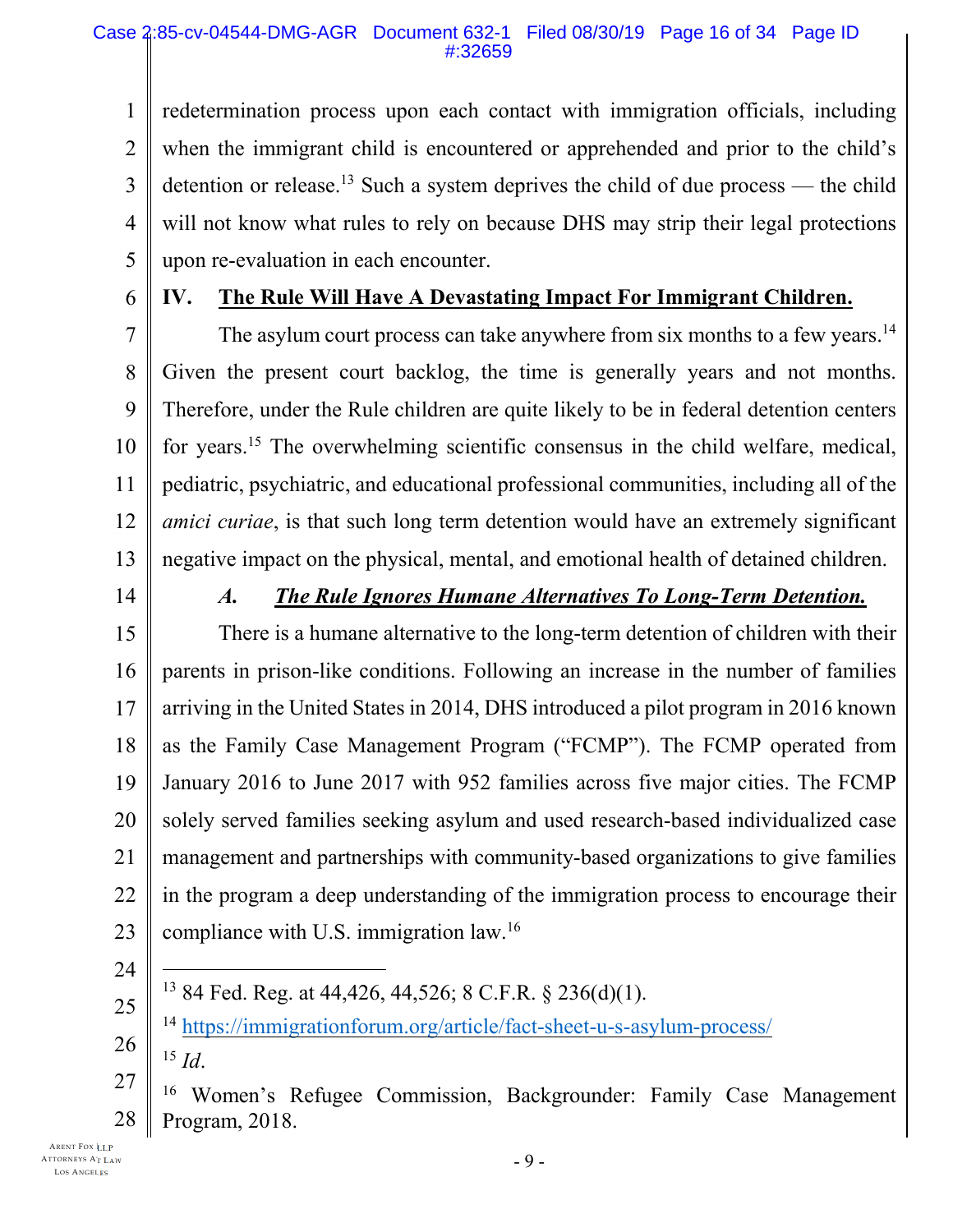1  $\mathcal{L}$ 3 4 5 6 7 8 9 10 The FCMP was successful at ensuring compliance at a low cost. Of the program's participants, 99.3 percent attended their immigration court hearings and 99.4 percent attended their appointments with ICE.<sup>17</sup> Some of the participants were granted immigration relief including asylum, while others were ordered removed. Importantly, those who were ordered removed complied with their removal. The FCMP achieved extremely high rates of compliance at much lower costs than family detention. Detaining families in DHS facilities costs nearly \$320 per person per day.<sup>18</sup> But, the FCMP costs \$38 per day per family unit. Thus, the cost to detain a family of three for twenty days is more than twenty-five times the cost to enroll them in the FCMP.<sup>19</sup>

11 12 13 14 15 16 17 18 Similar programs offered through non-profit organizations and *amici* provide similar results. For example, between June 2013 and November 2014, 44 out of 46 formal referrals to the Lutheran Immigration and Refugee Services Community Support initiative were in complete compliance—an appearance rate of 95.6 percent. These holistic programs that offer case management services, and facilitate access to legal counsel as well as safe, affordable housing have been shown to substantially increase program compliance without the extensive and expensive use of electronic monitoring.<sup>20</sup>

- 19
- 20 21 https://www.womensrefugeecommission.org/rights/resources/1653-family-casemanagement-program
	- $17 \; Id.$

 $\overline{a}$ 

- 22 23 <sup>18</sup> Department of Homeland Security, Budget Overview FY 2019, U.S. Immigration and Customs Enforcement,
- 24 https://www.dhs.gov/sites/default/files/publications/U.S.%20Immigration%20and% 20Customs%20Enforcement.pdf.
- 25 26 27 <sup>19</sup> Women's Refugee Commission, Backgrounder: Family Case Management Program, 2018. https://www.womensrefugeecommission.org/rights/resources/1653 family-case-management-program
- 28 <sup>20</sup> *See* Zero to Three Comments on the Notice of Proposed Rulemaking to Apprehension Processing, Care, and Custody of Alien Minors and Unaccompanied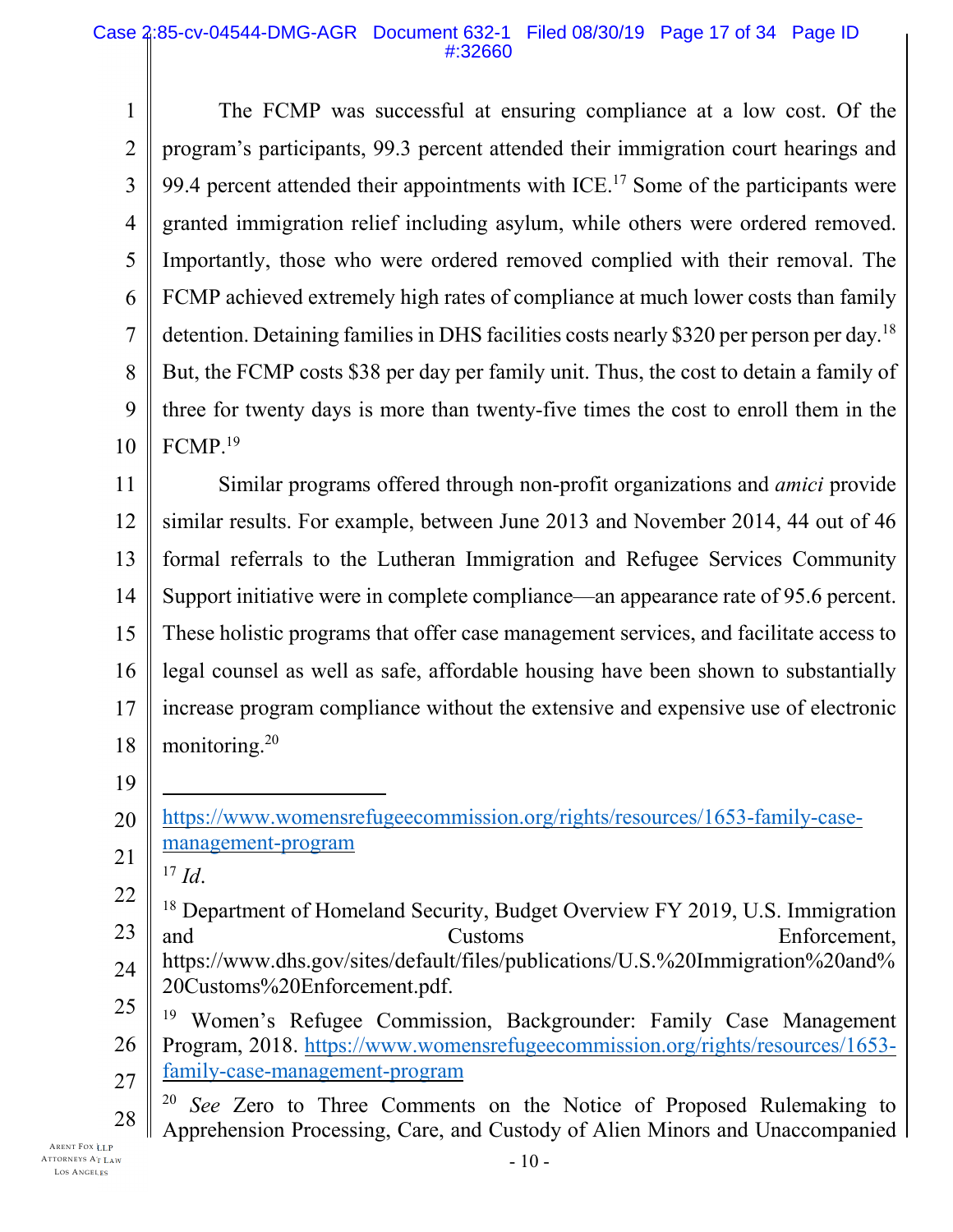2

3

4

5

1

# *B. The Rule Is In Direct Conflict With The Findings Of DHS's Own Advisory Committee On Family Residential Centers.*

Not only are the Rule's provisions allowing for indefinite detention inconsistent with the FSA, they are also in direct conflict with findings of DHS's own ICE Advisory Committee on Family Residential Centers.

6 7 8 9 10 11 12 13 14 15 The Advisory Committee, composed of independent subject-matter experts, was established on July 24, 2015 and tasked with providing advice and recommendations to the Secretary of DHS through the Assistant Secretary for ICE on "matters concerning ICE's family residential centers."<sup>21</sup> On October 7, 2016, the Advisory Committee released a report and stated: "our overarching recommendation is for DHS simply [to] avoid detaining families."<sup>22</sup> The Advisory Committee recommended that "DHS's immigration enforcement practices should operationalize the presumption that detention is generally neither appropriate nor necessary for families – and that detention or the separation of families for purposes of immigration enforcement or management or detention, is never in the best interest of children."<sup>23</sup>

16 17 18 19 20 The Advisory Committee's conclusions and recommendations were supported by several findings that detention exposes children to harm and therefore is not in the best interests of children. Indeed, the Advisory Committee noted that ICE's family residential standards were remarkably similar to standards developed by the

- 21
- 22
- 23 24 25  $\overline{a}$ Alien Children, DHS Dkt. ICEB 2018-002, at 4 (Nov. 6, 2018); United States Government Accountability Office. (2014). *Alternatives to Detention: Improved Data Collection and Analyses Needed to Better Assess Program Effectiveness*, http://www.gao.gov/assets/670/666911.pdf
- 26 <sup>21</sup> Rep. of the DHS Advisory Comm. on Family Residential Ctrs., "Final Report" (2016), at 1 (Introduction)
- 27 <sup>22</sup> *Id.* at 1 (Decisions to Detain and Release)
- 28 <sup>23</sup> *Id*.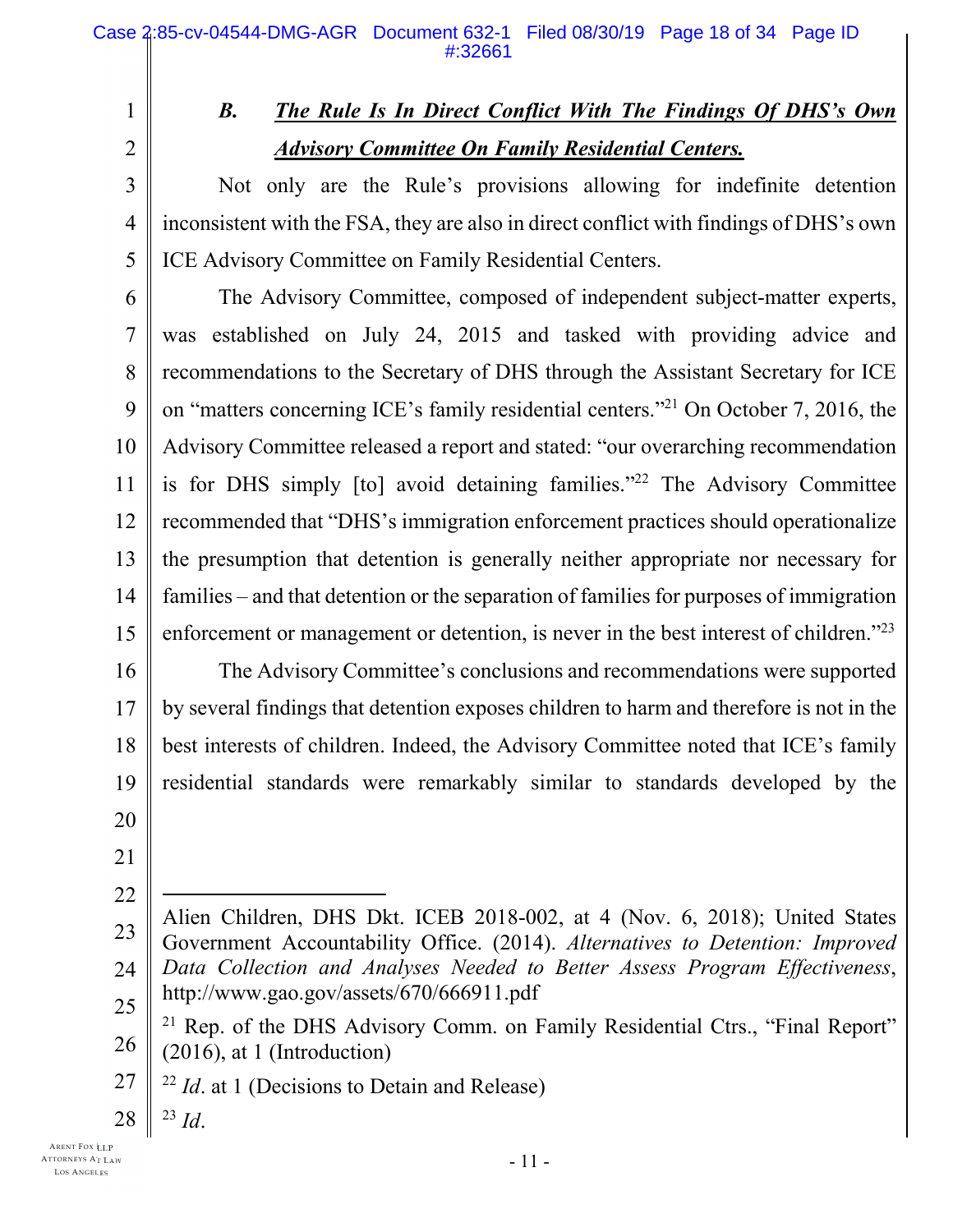1 2 American Correctional Association for adult criminal defendants incarcerated pretrial, in violation of ICE's statutory mandate as well as case law.<sup>24</sup>

3 4 5 6 7 8 In the face of these findings from its own Advisory Committee stating that the "best interests of the child … should favor release of the whole family together as soon as possible," the Government seeks not to use effective alternatives to detention or even to mitigate the risk of harm to children, but instead to increase the detention of children. The Rule is thus contrary to the explicit and unequivocal conclusions made by DHS's very own Advisory Committee.

### 9 10

13

14

# *C. Detention Is Inherently Harmful To Children's Mental And Physical Health*

11 12 Detention of children is a global issue condemned by respected human rights and professional organizations both within and beyond the United States.<sup>25</sup>

l <sup>24</sup> *Id*. at 22-23.

15 16 <sup>25</sup> American Academy of Pediatrics Detention of Immigrant Children at 6; American Immigration Council. A Guide to Children Arriving at the Border: Laws, Policies and Responses (2015),

- 17 https://www.americanimmigrationcouncil.org/research/guide-children-arrivingborder-laws-policies-and-responses; CARA Family Detention Pro Bono Project.
- 18 Letter of complaint from CARA to Office of Civil Rights and Civil Liberties and
- 19 Office of Inspector General, Department of Homeland Security, Washington DC,
- 20 March 28, 2016; AILA doc. no. 16032961,www.aila.org/advo-media/press-
- releases/ 2016/cara-crcl-complaint-concerns-regarding- detention; Lutheran
- 21 Immigration and Refugee Service; The Women's Refugee Values, Again. Baltimore, MD: Lutheran Immigration and Refugee Service; 2014,
- 22 https://www.speakcdn.com/assets/2474/lirswrc\_lockingupfamilyvaluesagain\_report
- 23 24 \_141114.pdf; Society for Community Research and Action Division 27 of the American Psychological Association. Policy statement on the incarceration of
	- undocumented migrant families. Am J Community Psychol. 2016;57(1–2):255–
- 25 263; UN Human Rights, *UN Experts to US: "Release Migrant Children from*
- 26 *Detention and Stop Using them to Deter Irregular Migration",*
	- https://www.ohchr.org/EN/NewsEvents/Pages/DisplayNews.aspx?NewsID=23245
- 27 &LangID=E; UN Committee on the Protection of the Rights of All Migrant
- 28 Workers and Members of Their Families (CMW), Joint general comment No. 4
	- (2017) of the Committee on the Protection of the Rights of All Migrant Workers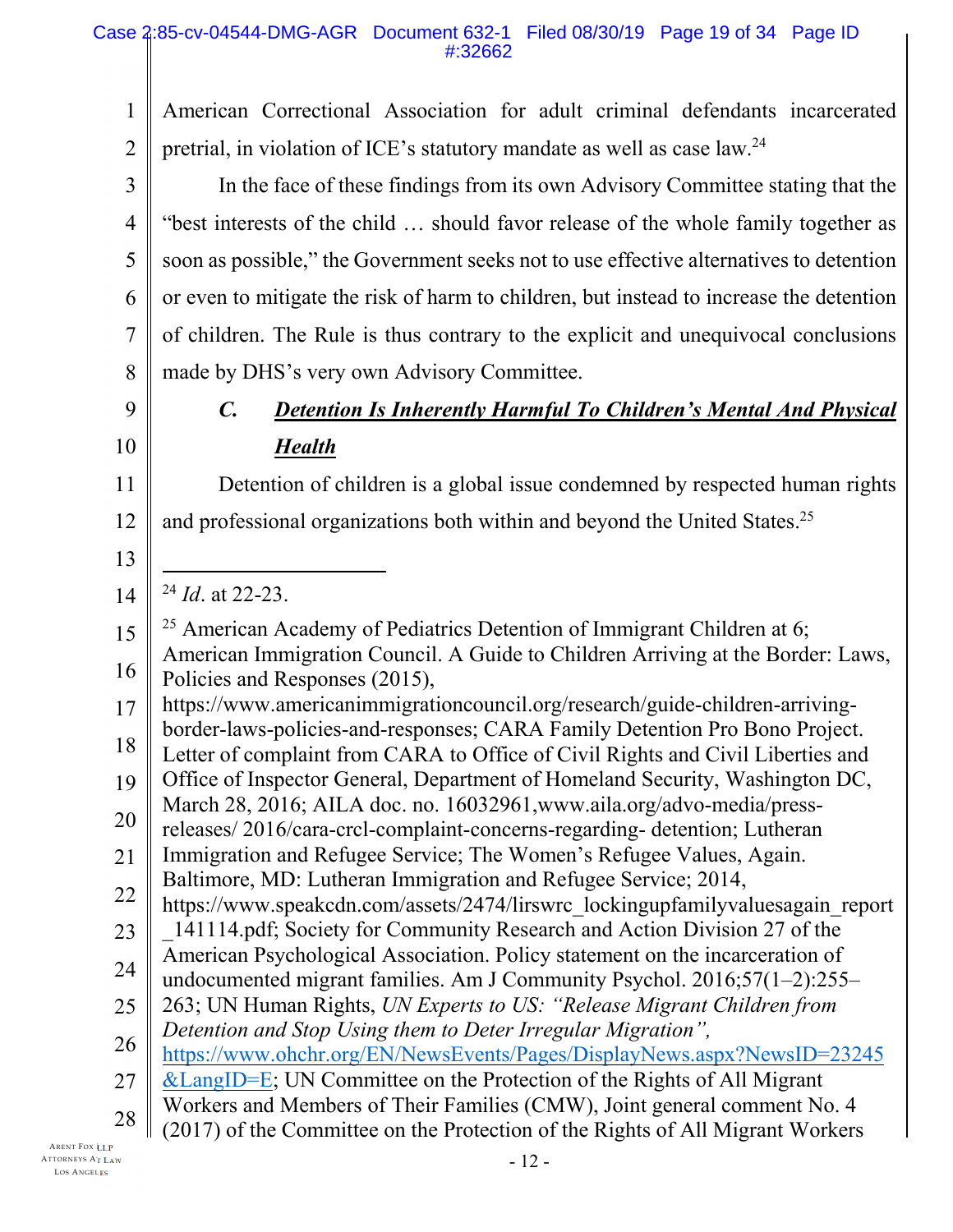1 2 3 4 5 6 7 8 9 10 11 12 13 14 15 16 17 18 19 Overwhelmingly, medical research shows that even a short amount of time in detention is seriously harmful to children, particularly those who have already experienced trauma in their home countries or during their journey to the United States.<sup>26</sup> Studies of detained immigrants have found negative physical and emotional symptoms among detained children, including anxiety, depression and posttraumatic stress disorder.<sup>27</sup> At least one domestic study of children detained at the southwestern border of the United States confirms this body of research. Dr. Luis Zayas, a child mental health expert, evaluated nearly 50 children and mothers in multiple detention centers and found extremely high levels of anxiety, depression, suicide attempts, and regressions in child development.<sup>28</sup> These regressions include l and Members of Their Families and No. 23 (2017) of the Committee on the Rights of the Child on State obligations regarding the human rights of children in the context of international migration in countries of origin, transit, destination and return, November 16, 2017, CMW/C/GC/4-CRC/C/GC/23, https://www.refworld.org/docid/5a12942a2b.html, pages 2-4. <sup>26</sup> *See* Zero to Three Comments at 3 & n.iii, Triggs, G. (2015) (citing The Forgotten Children: National Inquiry into Children in Immigration Detention 2014. The Medical Journal of Australia, 202(11), 553-555. Doi:10.5694/mja15.00551). Children in detention have also shown regression in child development, high levels of anxiety and depression, and suicide attempts. *Id*. at 3 (citing Acer, E., Byrne, O. (2015). Family Detention: Still Happening, Still Damaging. Human Rights First.

- 20 http://www.humanrightsfirst.org/sites/default/files/HRF-family-detention-still-
- 21 22 23 24 happening.pdf); *See* AAP, LIRS and Young Center Expert Letter at 2 (citing Linton JM, Griffin M, Shapiro AJ Detention of Immigrant Children. Pediatrics. 2017;139(5)); Society for Community Research and Action, Division 27 of the American Psychological Association, Policy Statement on the Incarceration of Undocumented Migrant Families. Am. J. Community Psychol. (2016)57:255–263.
- 25 26 <sup>27</sup> American Academy of Pediatrics Detention of Immigrant Children, at  $6&$  nn. 55– 57; Von Werthern M, Robjant K, Chui Z, Schon R, Ottisova L, Mason C, Katona C. The impact of immigration detention on mental health: a systematic review. *BMC Psychiatry* 2018;18:382.
- 27

28 <sup>28</sup> Claire Hutkins Seda, Dr. Luis Zayas Provides Testimony on Family Detention, Migrant Clinicians Network, 2015,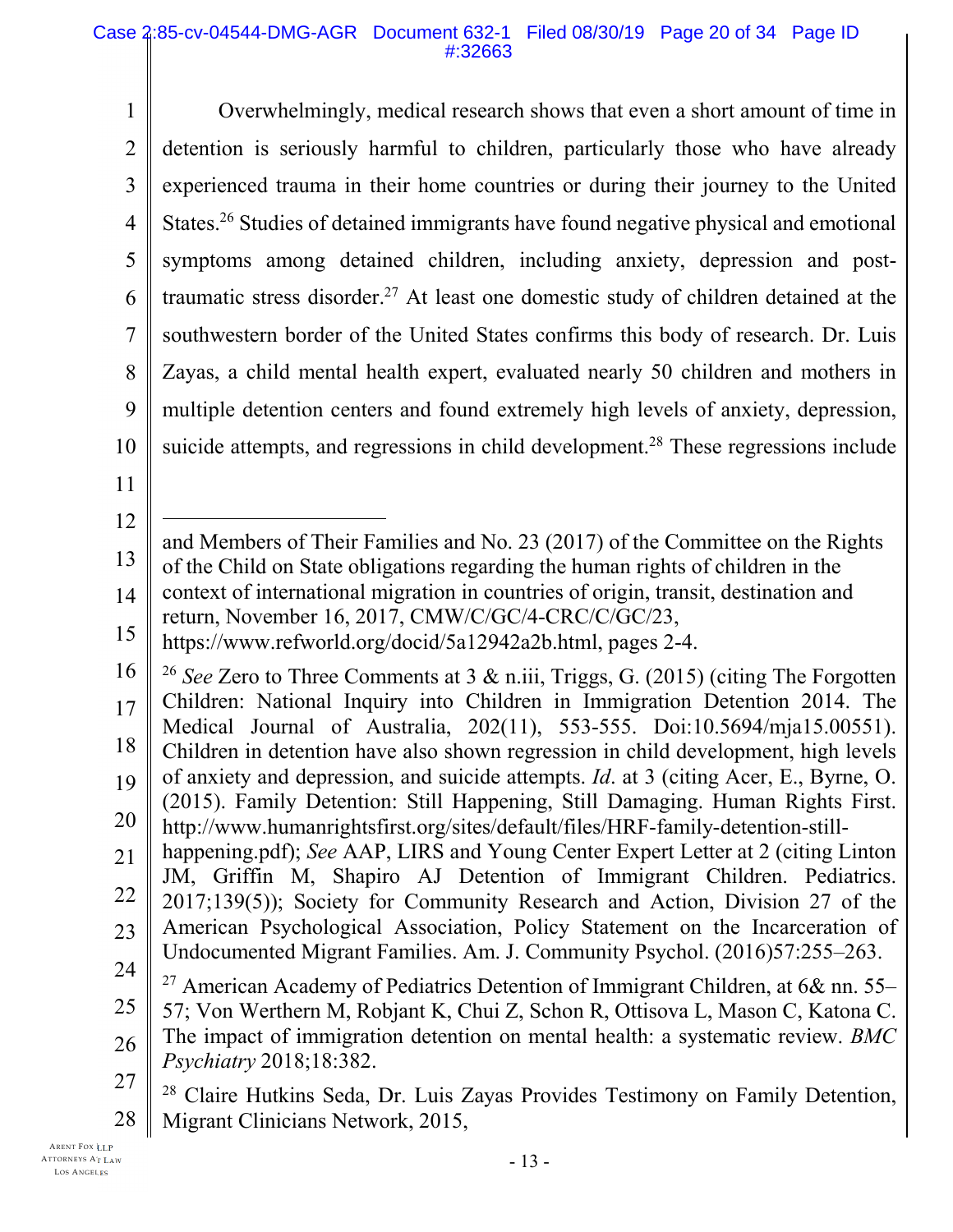1 2 3 4 5 6 7 8 9 10 11 12 13 14 15 16 17 18 19 20 21 22 23 24 25 26 27 28 declines in language development, impaired cognitive development, bed wetting, decreased eating, sleep disturbances, social withdrawal, and aggression.<sup>29</sup> Even brief periods of detention impact children's functioning, and worsening mental health symptoms increase the longer a child is in detention.<sup>30</sup> Prolonged detention has been shown to exacerbate trauma and its negative impacts, too: children in detention are ten (10) times more likely to develop post-traumatic stress disorder than adults, and their symptoms become increasingly common the longer a child is in detention.<sup>31</sup> Parents in detention centers have described regressive behavioral changes in their children, including decreased eating, sleep disturbances, clinginess, withdrawal, self-injurious behavior, and aggression.<sup>32</sup> Detention is inappropriate and profoundly harmful for children of any age. It is particularly damaging to young children due to their particular needs for safe and  $\overline{a}$ http://www.migrantclinician.org/blog/2015/jul/dr.-luis-zayas-provides-testimonyfamily-detention.html. <sup>29</sup> Megan J. Wolff, Fact Sheet: The Impact of Family Detention on Children, 2018, http://psych-history.weill.cornell.edu/pdf/Family\_Detention\_Sheet.pdf ; American Academy of Pediatrics, Detention of Immigrant Children, at 6, http://pediatrics.aappublications.org/content/early/2017/03/09/peds.2017-0483 <sup>30</sup> *See* Zero to Three Comments at 3 & n.v (citing Mares, S. (2015), Fifteen years of detaining children who seek asylum in Australia – Evidence and consequences, Australian Psychiatry, 24(1), 1-14. Doi: 10.1177/1039856215620029). <sup>31</sup> Australian Human Rights Commission, The Forgotten Children: National Inquiry on Immigrant Children in Detention, 2014, https://www.humanrights.gov.au/ourwork/asylum-seekers-and-refugees/publications/forgotten-children-nationalinquiry-children <sup>32</sup> Julie M. Linton, Marsha Griffin, Alan Shapiro, American Academy of Pediatrics, Policy Statement: Detention of Immigrant Children, Apr. 2017, http://pediatrics.aappublications.org/content/early/2017/03/09/peds.2017-0483.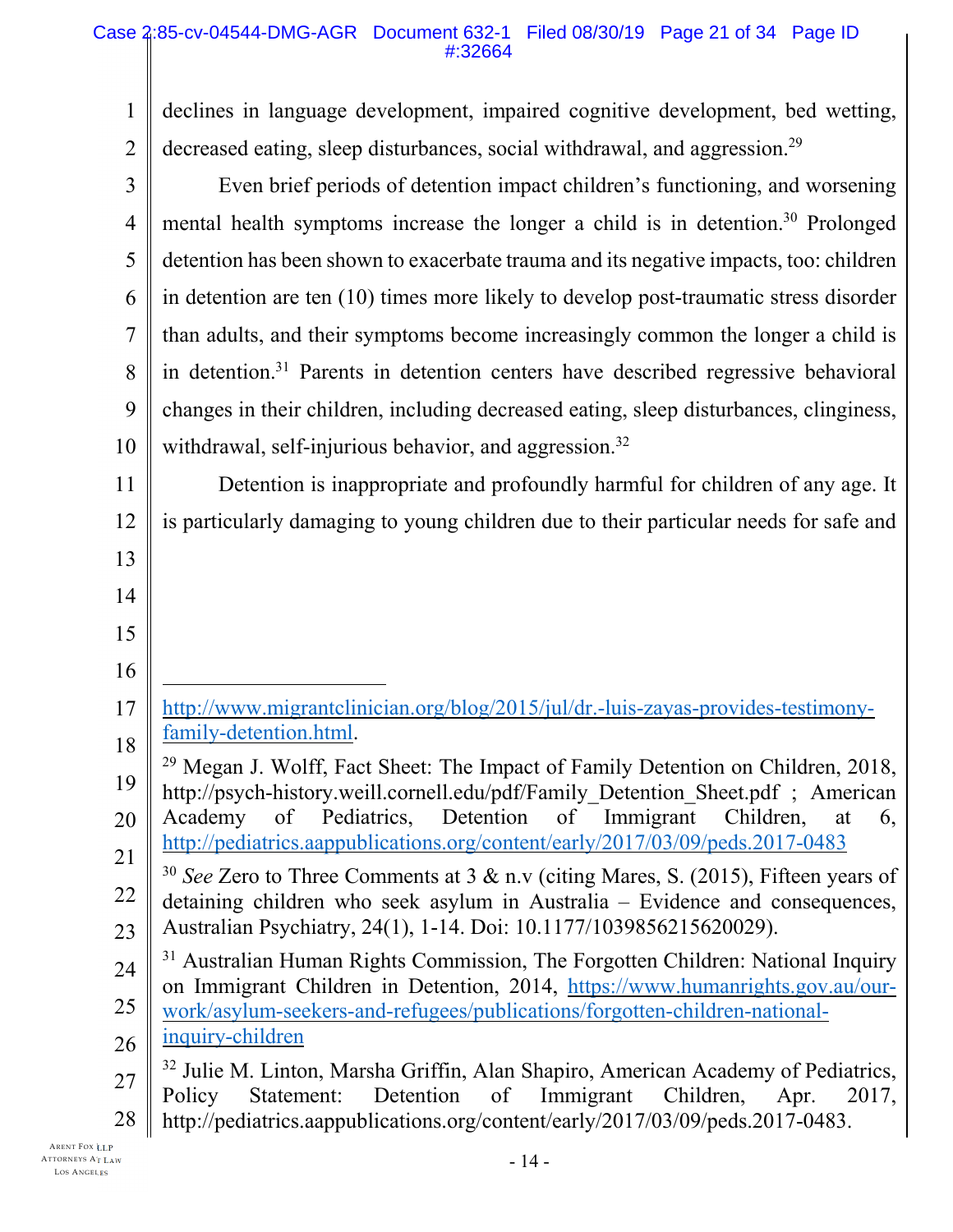1 2 3 4 5 6 7 8 9 10 11 12 13 14 15 16 17 18 19 20 21 22 23 24 25 26 27 stimulating environments in which to learn and grow, and the fact that the first years of a child's life are of paramount importance to their later success and well-being.<sup>33</sup> Sending infants and toddlers, even with their parents, to institutional detention is profoundly destructive to the health and well-being of a young child. Decades of research in child development clearly show that physical and social environments have a significant impact on children's healthy development.<sup>34</sup> A baby's brain makes more than one million neural connections every second, growing faster than at any point later in their life. These connections are shaped by their experiences—both positive and negative—and the consequent level of harmful stress in their lives. For young children, exposure to an environment such as detention or jailing is actively detrimental to their growth and development.<sup>35</sup> Early childhood trauma has severe implications for both physical and emotional health over time, increasing young children's risk for learning difficulties, problems forming relationships, and adult health problems. <sup>36</sup> In light of this overwhelming body of research regarding the detention of children, it is unsurprising that the American Medical Association, the American  $\overline{a}$ <sup>33</sup> Harvard University, Center on the Developing Child, In Brief: Early Childhood Mental Health, 2013, https://developingchild.harvard.edu/resources/inbrief-early-childhood-mentalhealth/. <sup>34</sup> *See* Zero to Three Comments at 3-4 & n.xii; (citing Felitti, V. J., Anda, R.F., Nordenberg, D., Williamson, D.F., Spitz, A.M., Edwards, V. et. al. (1998). Relationship of Childhood Abuse and Household Dysfunction to Many of the Leading Causes of Death in Adults. American Journal of Preventative Medicine, 14(4), 245-258. Doi:10.1016/s0749-3797(98)00017-8). <sup>35</sup> *See* Zero to Three Comments, at 2 & n.ii (citing Mares, S. (2015), Fifteen years of detaining children who seek asylum in Australia – Evidence and consequences, Australian Psychiatry, 24(1), 1-14. Doi: 10.1177/1039856215620029). <sup>36</sup> *See* Zero to Three Comments at 4 & n. xiii (citing Fillmore, E. (2010). The Effects of Immigration Detention on the Health of Children and Families in the UK.

28 Adoption & Fostering, 34(1), 88-91. Doi:10.1177/030857591003400112).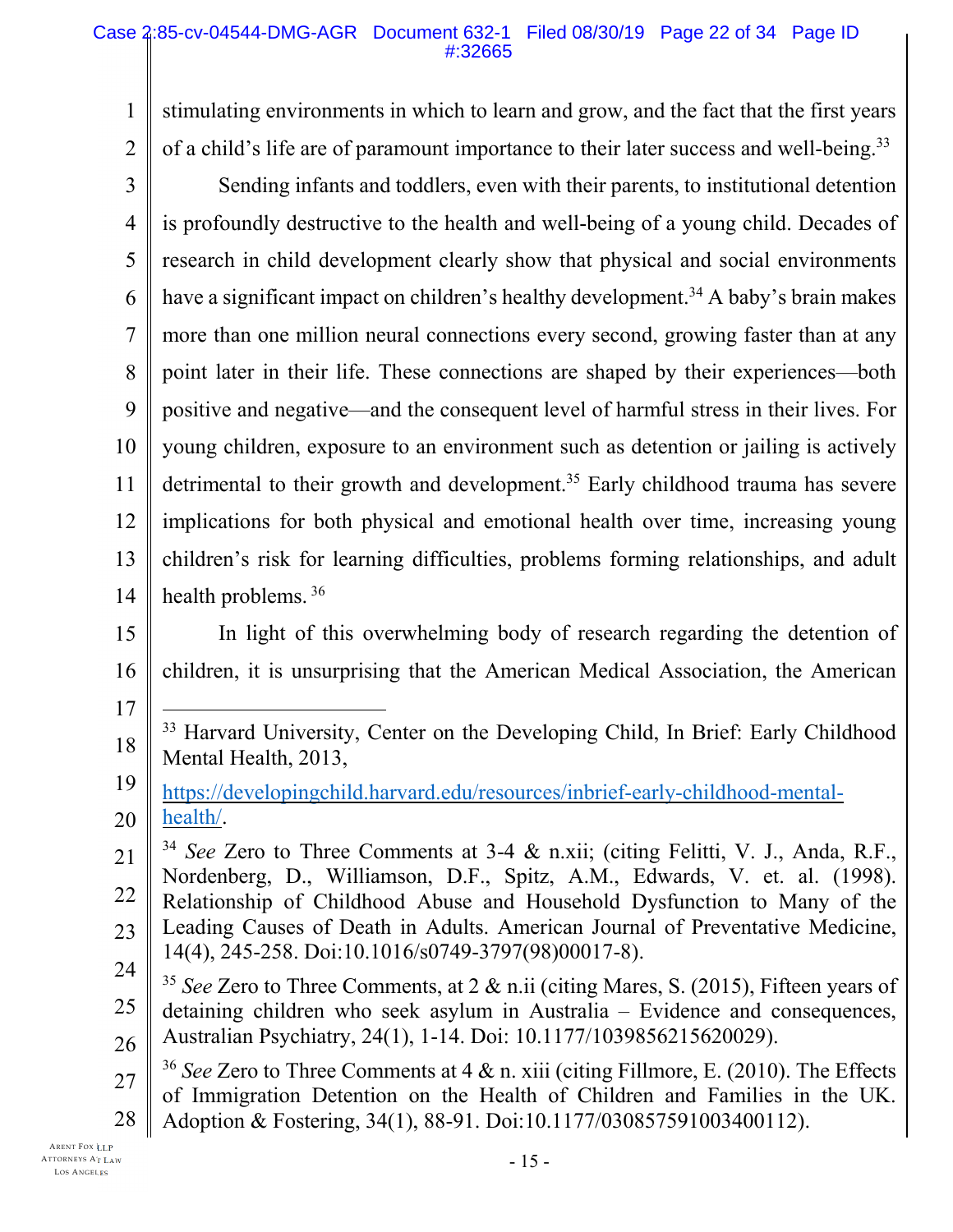1  $\mathcal{L}$ 3 4 5 Academy of Pediatrics, the American Academy of Child and Adolescent Psychiatry, the American College of Physicians, the American Psychological Association, the American Academy of Family Physicians, and the National Association of Social Workers have all publicly and strongly advocated for the end to family and child detention.

In 2018, the American College of Physicians released a policy stating that forced family detention—indefinitely holding children and their parents, or children and their other primary adult family caregivers, in government detention centers until the adults' immigration status is resolved—can be expected to result in considerable adverse harm to the detained children and other family members, including physical and mental health, that may follow them through their entire lives, and accordingly should not be implemented by the U.S. government.<sup>37</sup>

14 15 16 17 18 19 The American Psychiatric Association likewise recommends that "the maximum period of detention for children and their parents not go beyond the [FSA's] current limit of 20 days and that every effort be made to minimize the number of days spent by families in detention to decrease the negative consequences of detention for this vulnerable population."<sup>38</sup> The American Psychiatric Association recommends such limits because:

20

6

7

8

9

10

11

12

13

21

- 24 25 26 https://www.acponline.org/acp\_policy/policies/family\_detention\_position\_statemen t 2018.pdf; American Academy of Pediatrics, Policy Statement: Detention of Immigrant Children, 2017, http://pediatrics.aappublications.org/content/early/2017/03/09/peds.2017-0483;
- 27 28 <sup>38</sup> American Psychiatric Association, Comments in Response to Proposed Rulemaking: Apprehension, Processing, Care and Custody of Alien Minors and Unaccompanied Alien Children, at 2 (Nov. 6, 2018).

<sup>22</sup> 23 l <sup>37</sup> American College of Physicians, The Health Impact of Family Detentions in Immigration Cases, July 3, 2018,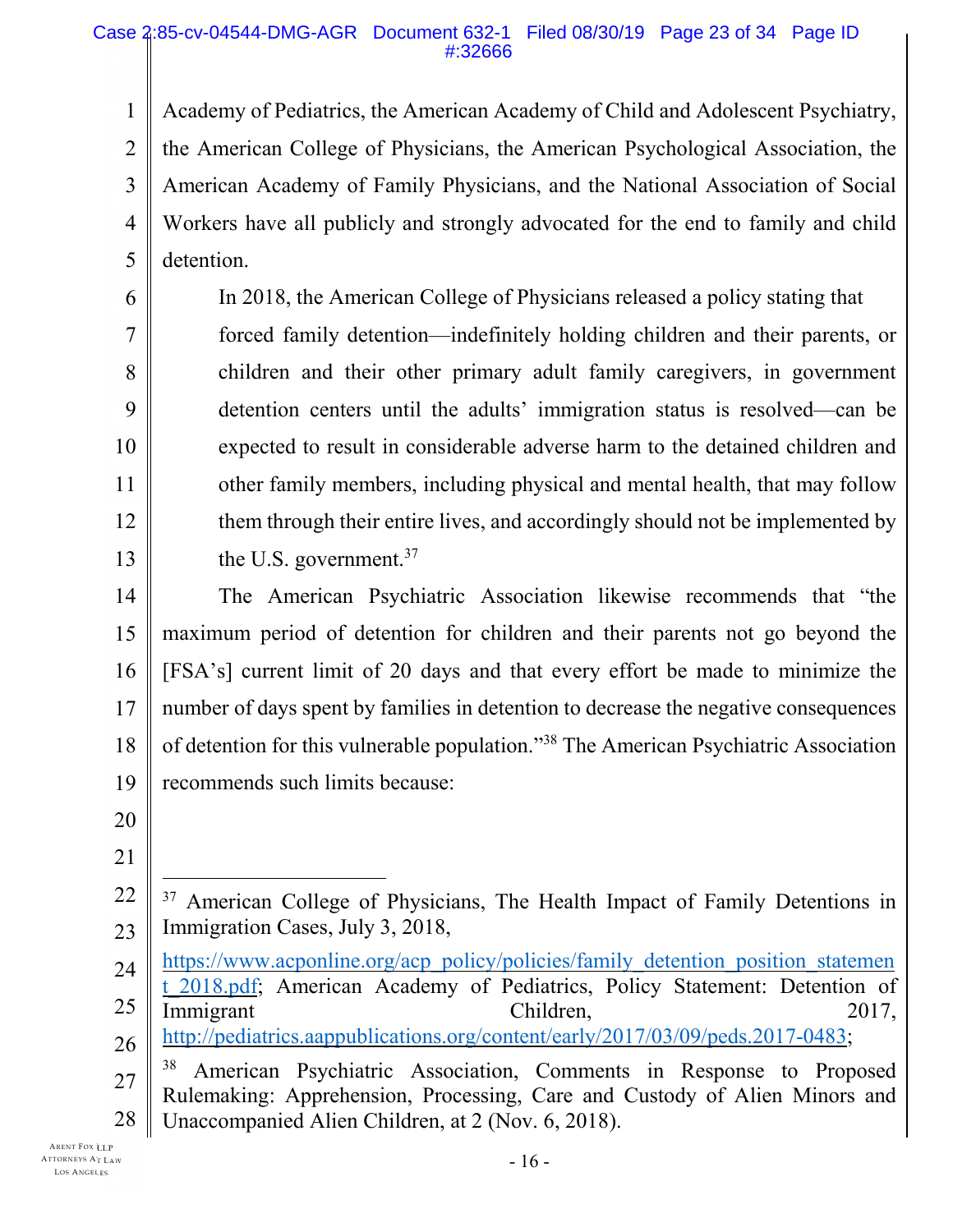| $\mathbf{1}$   | A substantial body of research links the trauma of                                                                                                                                   |  |  |  |  |  |  |
|----------------|--------------------------------------------------------------------------------------------------------------------------------------------------------------------------------------|--|--|--|--|--|--|
| $\overline{2}$ | childhood detention with lasting adverse outcomes,                                                                                                                                   |  |  |  |  |  |  |
| 3              | including an increased risk of mental illness, such as                                                                                                                               |  |  |  |  |  |  |
| 4              | depression, anxiety, and post-traumatic stress disorder. <sup>39</sup>                                                                                                               |  |  |  |  |  |  |
| 5              | These migration-related and post migration stressors                                                                                                                                 |  |  |  |  |  |  |
| 6              | can produce demoralization, grief, loneliness, loss of                                                                                                                               |  |  |  |  |  |  |
| $\overline{7}$ | dignity, and feelings of helplessness as normal syndromes                                                                                                                            |  |  |  |  |  |  |
| 8              | of distress that impede refugees from living healthy and                                                                                                                             |  |  |  |  |  |  |
| 9              | productive lives. <sup>40</sup> , <sup>41</sup> . It is critical that children remain with                                                                                           |  |  |  |  |  |  |
| 10             | their parents, but this will not eliminate the risk of trauma.                                                                                                                       |  |  |  |  |  |  |
| 11             | Prolongation of these families' detention will compound                                                                                                                              |  |  |  |  |  |  |
| 12             | the already significant mental health consequences they                                                                                                                              |  |  |  |  |  |  |
| 13             | face. <sup>42</sup>                                                                                                                                                                  |  |  |  |  |  |  |
| 14             | The American Academy of Pediatrics also strongly opposes detaining                                                                                                                   |  |  |  |  |  |  |
| 15             | children. "DHS detention facilities are not appropriate places for children                                                                                                          |  |  |  |  |  |  |
| 16             | [because] even short periods of detention can cause psychological trauma and long-                                                                                                   |  |  |  |  |  |  |
| 17             | term mental health risks for children. Studies of detained immigrants have shown that                                                                                                |  |  |  |  |  |  |
| 18             |                                                                                                                                                                                      |  |  |  |  |  |  |
| 19             |                                                                                                                                                                                      |  |  |  |  |  |  |
| 20             |                                                                                                                                                                                      |  |  |  |  |  |  |
| 21             | <sup>39</sup> Id. (citing Felitti, Vincent J et al. Relationship of Childhood Abuse and Household                                                                                    |  |  |  |  |  |  |
| 22             | Dysfunction to Many of the Leading Causes of Death in Adults. American Journal                                                                                                       |  |  |  |  |  |  |
| 23             | of Preventive Medicine, Volume 14, Issue $4, 245 - 258$ ).                                                                                                                           |  |  |  |  |  |  |
| 24             | <sup>40</sup> Id. (citing Al-Krenawi, A., Lev-Wiesel, R., & Sehwail, M. (2007). Psychological<br>symptomatology among Palestinian children living with political violence. Child and |  |  |  |  |  |  |
| 25             | Adolescent Mental Health 12:27-31).                                                                                                                                                  |  |  |  |  |  |  |
| 26             | <sup>41</sup> Id. (citing Fernando, G.A., Miller, K.E., & Berger, D.E. (2010). Growing pains:                                                                                        |  |  |  |  |  |  |
| 27             | the impact of disaster-related and daily stressors on the psychological and<br>psychosocial functioning of youth in Sri Lanka. Child Development 81:1192-1210).                      |  |  |  |  |  |  |
| 28             | $42$ <i>Id.</i> at 2.                                                                                                                                                                |  |  |  |  |  |  |
|                |                                                                                                                                                                                      |  |  |  |  |  |  |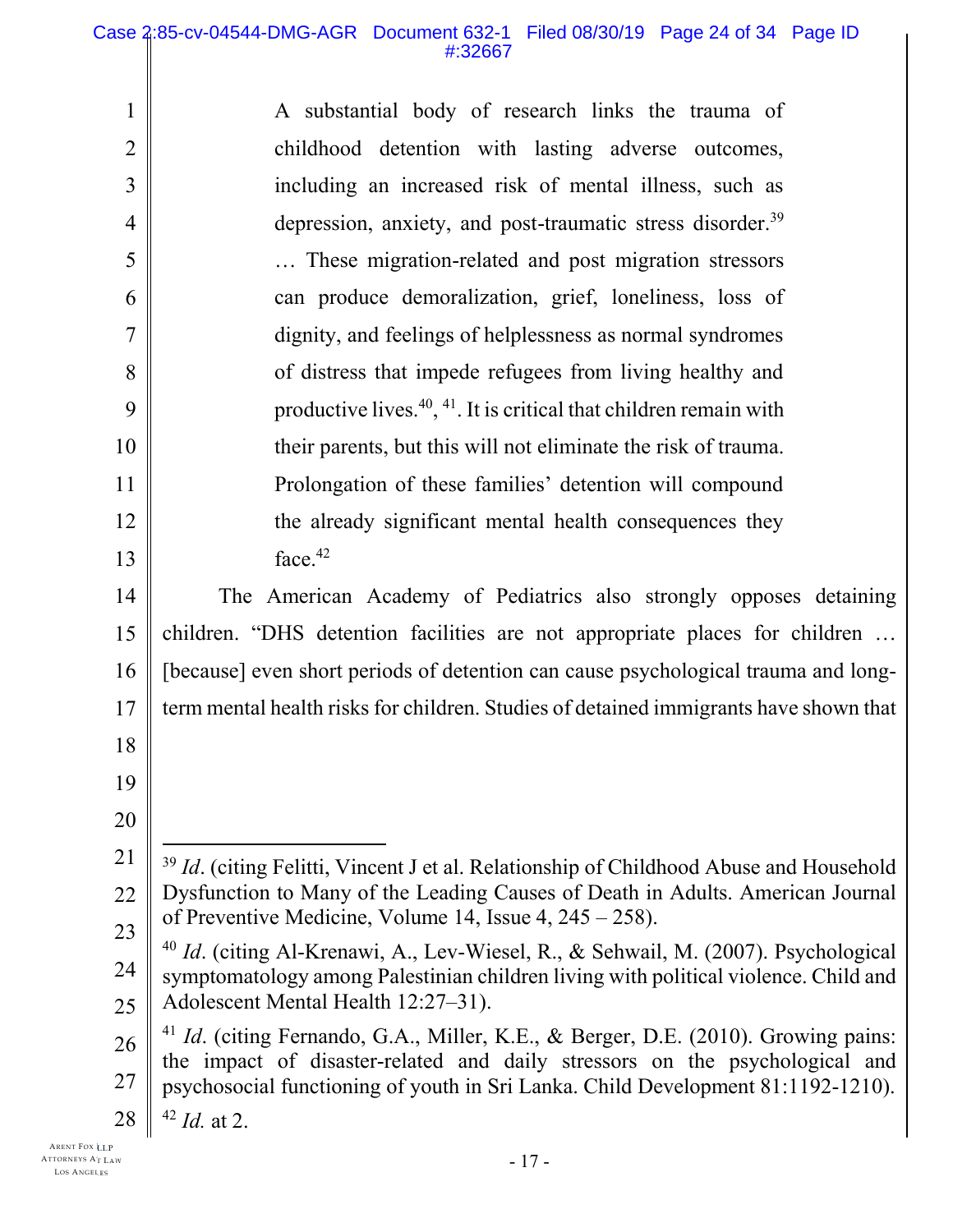1  $\mathcal{L}$ children and parents may suffer negative physical and emotional symptoms from detention, including anxiety, depression and post-traumatic stress disorder.<sup>743</sup>

3 4 5 6 7 8 The Administration disregarded the medical community's broad consensus as well as DHS Advisory Committee on Family Residential Centers ("FRCs"), which found in 2016 that appropriate standards of care for children and families are simply impossible within the context of family detention and that detention or the separation of families for purposes of immigration enforcement or management are never in the best interest of children.<sup>44</sup>

9 10

# *D. Federal Detention Facilities' Conditions Seriously Compound The Harm Inherent In Detention.*

11 12 13 14 15 16 17 18 19 Further compounding the risks to children's well-being, families in detention face inadequate access to critical services including the medical and mental health care they so desperately need. Children and families, babies and expectant mothers in particular, need specialized medical and mental health services in order to ensure healthy growth and development. Family residential facilities have consistently failed to recruit adequate health staff including pediatricians, child and adolescent psychiatrists, and pediatric nurses. Families released to non-custodial programs have access to providers based in the community, but in detention their access to qualified

- 20
- 21

<sup>22</sup> 23 24 25 26 27 28 l <sup>43</sup> American Academy of Pediatrics Comments to DHS Dkt. No. ICEB. 2018-002, Proposal Rulemaking: Apprehension, Processing Care, and Custody of Alien Minors and Unaccompanied Alien Children, at 7 (Nov. 5, 2018) (citing Julie M. Linton, Marsha Griffin, Alan Shapiro, American Academy of Pediatrics, Policy Statement: Detention of Immigrant Children, Apr. 2017, http://pediatrics.aappublications.org/content/early/2017/03/09/peds.2017-0483). <sup>44</sup> Immigration and Customs Enforcement, Report of the DHS Advisory Committee on Family Residential Centers, 2016, https://www.ice.gov/sites/default/files/documents/Report/2016/ACFRC-sc-16093.pdf.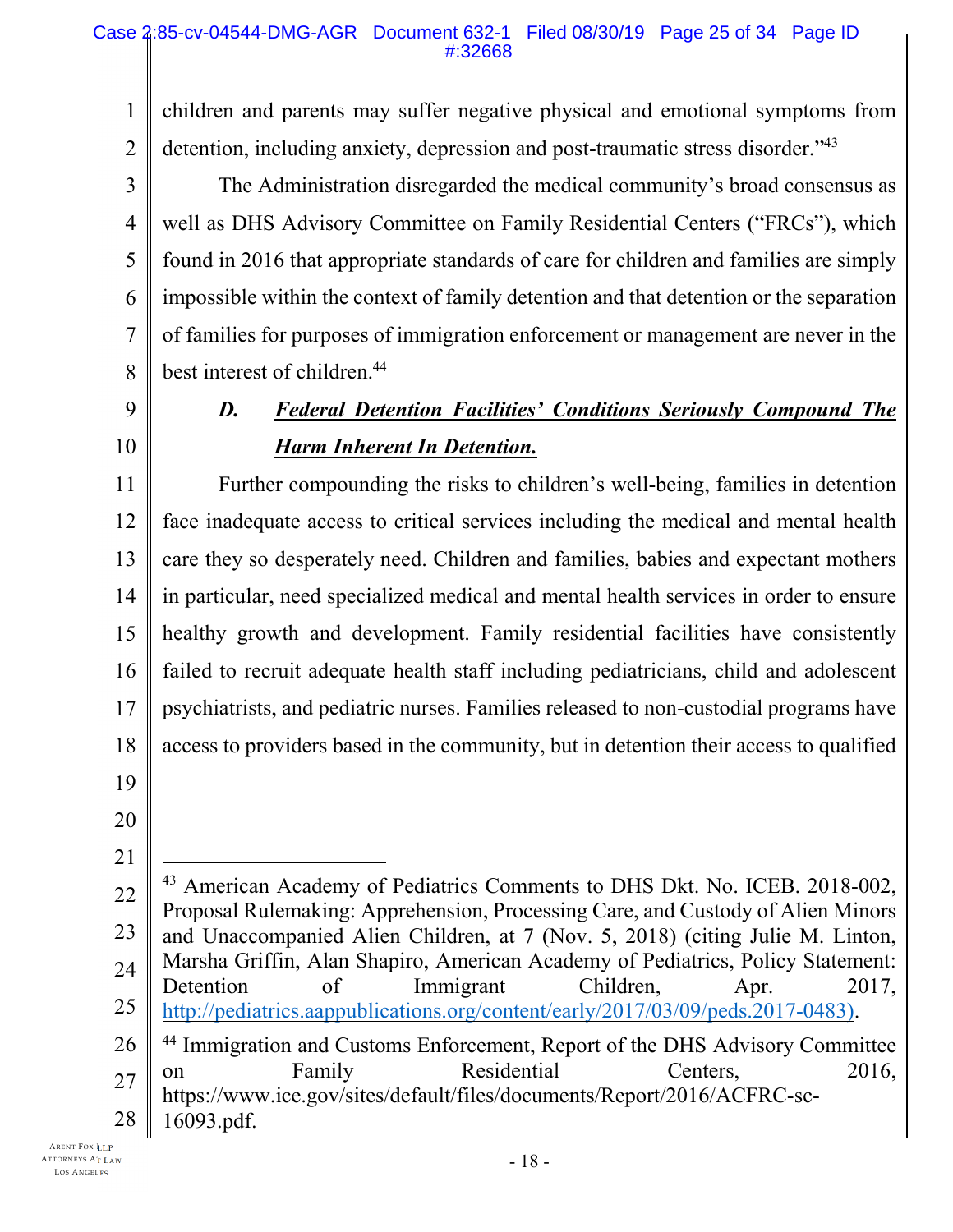1  $\mathcal{L}$ medical and mental health care professionals has been demonstrated to be severely limited.<sup>45</sup>

3 4 5 6 Visits to family detention centers by pediatric and mental health advocates have revealed discrepancies between the standards outlined by ICE and the actual services provided, including inadequate or inappropriate immunizations, delayed medical care, inadequate education services, and limited mental health services.<sup>46</sup>

7 8 9 Other reports from physicians providing medical care at immigration facilities describe prison-like conditions; inconsistent access to quality medical, dental, or mental health care.<sup>47</sup>

10 11 12 13 14 15 16 Two physicians from within DHS' own Office of Civil Rights and Civil Liberties found serious compliance issues in DHS-run facilities resulting in "imminent risk of significant mental health and medical harm."<sup>48</sup> The physicians were so alarmed, they sent a whistleblower letter to the Senate Whistleblowing Caucus. The DHS physicians stated that because of the intrinsic harm associated with detaining children, "there is no amount of programming that can ameliorate the harms created by the very act of confining children to detention centers. Detention of

17

 $\overline{a}$ 

<sup>18</sup> <sup>45</sup> *See* Zero to Three Comments at 3.

<sup>19</sup> 20 <sup>46</sup> Julie M. Linton, Marsha Griffin, Alan Shapiro, American Academy of Pediatrics, Policy Statement: Detention of Immigrant Children, Apr. 2017, at 5, http://pediatrics.aappublications.org/content/early/2017/03/09/peds.2017-0483.

<sup>21</sup> 22 23 24 <sup>47</sup> *See* American Medical Association, "AMA Adopts New Policies to Improve Health of Immigrants and Refugees," June 12, 2017, https://www.ama-assn.org/amaadopts-new-policies-improve-health-immigrants-and-refugees. *See also* American Academy of Pediatrics Flores Comments at 8; Julie M. Linton, Marsha Griffin, Alan Shapiro, American Academy of Pediatrics, Policy Statement: Detention of Immigrant

<sup>25</sup> Children, 2017,

http://pediatrics.aappublications.org/content/early/2017/03/09/peds.2017-0483

<sup>26</sup> 27 28 <sup>48</sup> Letter from Dr. Scott Allen and Dr. Pamela McPherson to the Honorable Charles Grassley and the Honorable Ron Wyden, July 17, 2018, at 3, https://www.wyden.senate.gov/imo/media/doc/Doctors%20Congressional%20Discl osure%20SWC.pdf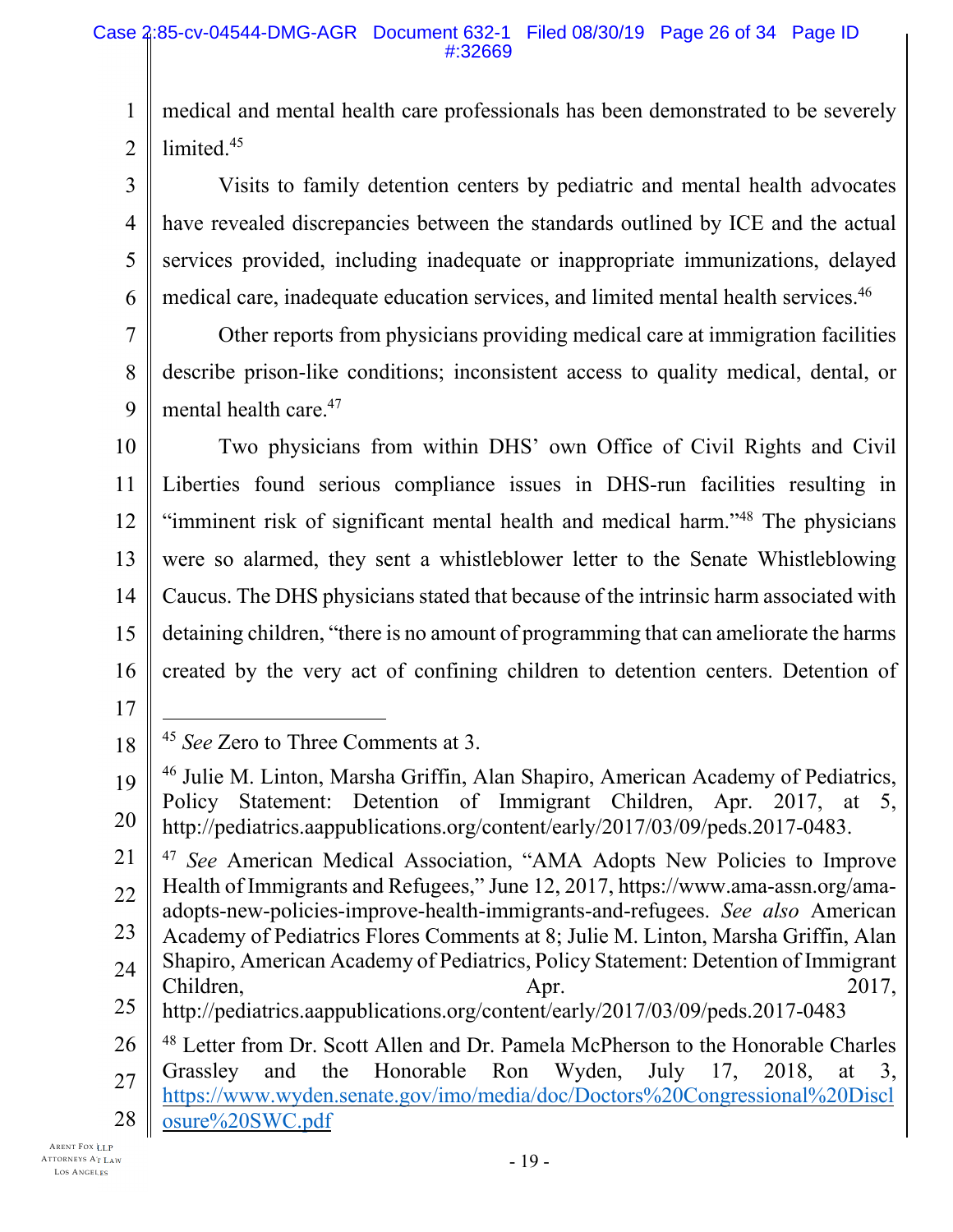1 2 3 innocent children should never occur in a civilized society, especially if there are less restrictive options, because the risk of harm to children simply cannot be justified." *Id*. at 2.

4 5 6 7 8 9 10 There are numerous examples of children being held in prisonlike conditions. In late 2015, the Texas Department of Family Protective Services introduced a regulation called the "FRC rule" that would allow the Dilley Detention Center to detain children while exempt from statewide health and safety standards. In June 2016, a judge ruled that such an exemption could put children at risk of abuse, particularly due to shared sleeping spaces with non-related adults. In December 2016, that decision was upheld by a federal judge.<sup>49</sup>

11 12 13 14 15 16 17 18 19 20 In its 2016 testimony on the Karnes County Residential Center (GEO Group)'s application for licensure under the Texas Department of Family and Protective Services as a General Residential Operation and Emergency Care Service Facility, the Texas Pediatric Society (TPS) found, "prison-like settings [such as those present at Karnes] do not aid in the healthy upbringing and development of children or enable their families to provide [the] best quality of care to their children." TPS testified that granting state licensure to a facility like Karnes would do the opposite of what state statute requires of such facilities – it would limit a child's opportunity for meaningful social interaction. Additionally, TPS found a lack of trauma-informed, mental health resources in the [rural] Karnes community and the intrinsic nature of these facilities

21

<sup>22</sup> 23 24 25 26 27 28 l <sup>49</sup> American Academy of Pediatrics Flores Comments at 5; Alexa Garcia-Ditta, *Judge Halts Child Care License for Dilley Detention Center*, Texas Observer, June 2, 2016, https://www.texasobserver.org/immigrant-family-detention-license-hold/; , Final Judgement, D-1-GN-15-004336 *Grassroots Leadership v. Texas Dep't of Family and Protective Servs.*, (District Court of Travis County 2016), https://grassrootsleadership.org/sites/default/files/uploads/gli\_v.\_dfps\_final\_judgme nt.pdf; Representative Lucille Roybal-Allard, Representative Pramila Jayapal, *In ICE Detention Pregnant Women Face Stress, Trauma, and Inadequate Care*, The Hill, Apr. 25, 2018, https://thehill.com/blogs/congress-blog/homeland-security/384602 in-ice-detention-pregnant-women-face-stress-trauma-and.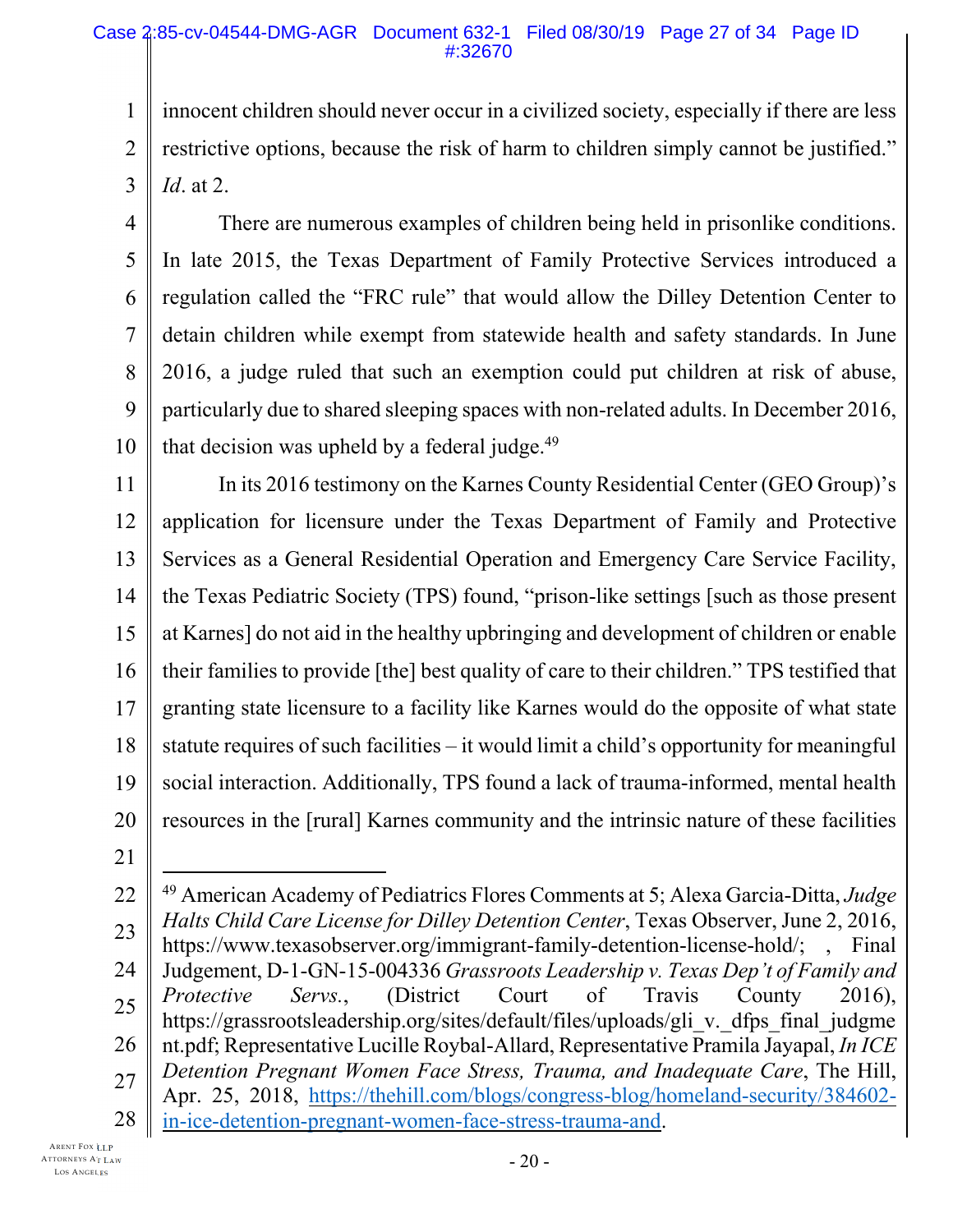1 2 as detention centers are not conducive to the emotional and developmental needs of highly traumatized children.<sup>50</sup>

3 4 5 6 7 8 9 10 11 In a recent report on the current state of detention centers, the Office of Inspector General (OIG) found that current audits already, "do not ensure adequate oversight or systemic improvements in detention conditions."<sup>51</sup> The report highlights that the current lenient approach to inspections and onsite monitoring have led to inadequate responses by ICE and inconsistencies in implementing corrective actions. Some examples included facilities failing to notify ICE about alleged, or proven sexual assaults, or not allowing detainees to participate in recreation as required. It is therefore, particularly disturbing for DHS to plan to subject children to indefinite confinement in facilities that will be seriously detrimental to their health.

12

13

# *E. The Rule Will Have A Devastating Impact On The Educational Development Of The Detained Children.*

14 15 16 17 18 The Rule will also have a devastating impact on the educational development of the detained children. Studies show that detained children face heightened barriers to learning. More specifically, these children display regression in language development and impaired cognitive development due to the persistent stress and substantial exposure to fear, labeled as "toxic stress."<sup>52</sup> Toxic stress has been shown

19

 $\overline{a}$ 

20 21 22 23 <sup>50</sup> American Academy of Pediatrics Flores Comments at 5; Joyce Elizabeth Mauk, MD, Testimony on Public Hearing for Karnes County Residential Center, Apr. 13, 2016, https://www.aap.org/en-us/advocacy-and-policy/stateadvocacy/Documents/Testimony%20on%20GEO%20Detention%20Facility%20Ka rnes.pdf.

24 25 <sup>51</sup> Dept. of Homeland Security Office of Inspector General, ICE's Inspections and Monitoring of Detention Facilities Do Not Lead to Sustained Compliance or Systemic Improvements, OIG-18-67 (June 26, 2018),

26 https://www.oig.dhs.gov/sites/default/files/assets/2018-06/OIG-18-67-Jun18.pdf.

27 28 <sup>52</sup> Megan J. Wolff, *Fact Sheet: The Impact of Family Detention on Children, 2018*, http://psych-history.weill.cornell.edu/pdf/Family\_Detention\_Sheet.pdf; Julie M. Linton, Marsha Griffin, Alan J. Shapiro, *Detention of Immigrant Children*, American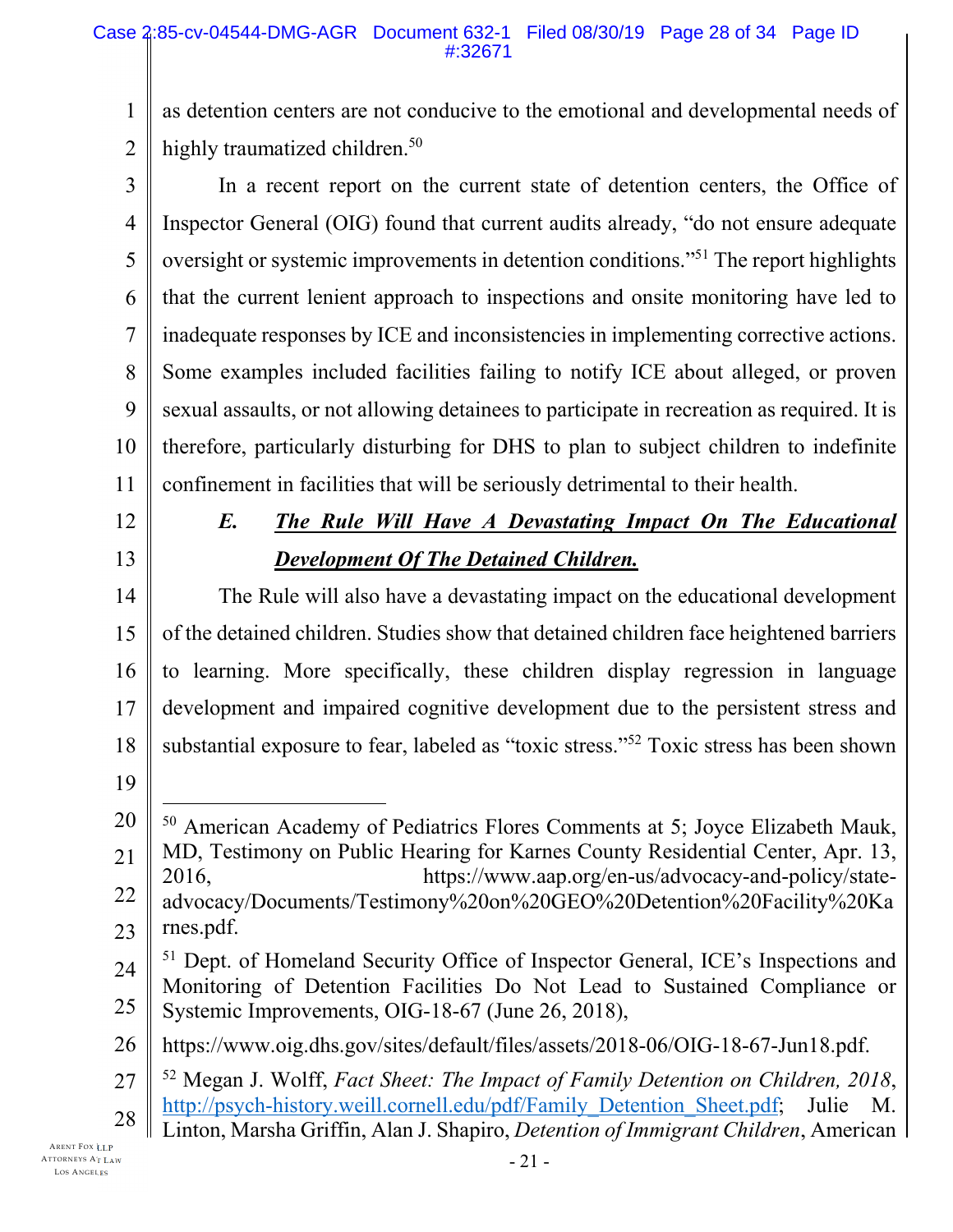1  $\mathcal{L}$ 3 4 5 6 7 8 9 10 11 12 13 14 15 16 17 18 19 20 21 22 23 24 25 26 27 28 to interfere with the physical brain development of a child.<sup>53</sup> This can lead to developmental delays, potentially affecting the child's future performance at school.<sup>54</sup> Other experts have determined that exposure to this type of stress can have lifelong consequences for a child in terms of his or her educational development and economic productivity.<sup>55</sup> This is due, in part, to the fact that the detained child will experience physiological and psychological effects associated with toxic stress, for example, post-traumatic stress.<sup>56</sup> These effects are likely to significantly impair a child's ability to learn.<sup>57</sup> Other studies show that children who are detained during critical years of their development are exposed to additional risks in terms of their education. More specifically, these studies show that children aged two to four in detention who lack access to preschool services face learning and development consequences at this  $\overline{a}$ Academy of Pediatrics, 2017, at 2, https://pediatrics.aappublications.org/content/pediatrics/139/5/e20170483.full.pdf. <sup>53</sup> Shonkoff, J.P., Garner A.S., AAP Committee on Psychosocial Aspects of Child and Family Health, et al. *The Lifelong Effects of Early Childhood Adversity and Toxic Stress*, Pediatrics 2012; 129;e232, https://pediatrics.aappublications.org/content/pediatrics/129/1/e232.full.pdf. <sup>54</sup> Dudley M, Steels Z, Mares S, Newman L. *Children and young people in immigration detention*, Curr Opin Psychiatry, 2012;25(4):285-292. <sup>55</sup> American Academy of Pediatrics, *Letter to Secretary Johnson*, https://www.aap.org/en-us/advocacy-and-policy/federaladvocacy/Documents/AAP%20Letter%20to%20Secretary%20Johnson%20Family %20Detention%20Final.pdf. <sup>56</sup> Dudley M, Steels Z, Mares S, Newman L. *Children and young people in immigration detention*, Curr Opin Psychiatry, 2012;25(4):285-292. <sup>57</sup>*Id*.; K Robjant et al., *Mental Health Implications of Detaining Asylum Seekers: Systematic Review*, 194(4) Brit. J. of Psychiatry 306-312 (2009), https://pdfs.semanticscholar.org/ad17/2e7c889a6e3ccab263ab1e12909d41f6cd2b.p df?\_ga=2.139782069.788147620.1566760224-784155949.1566760224.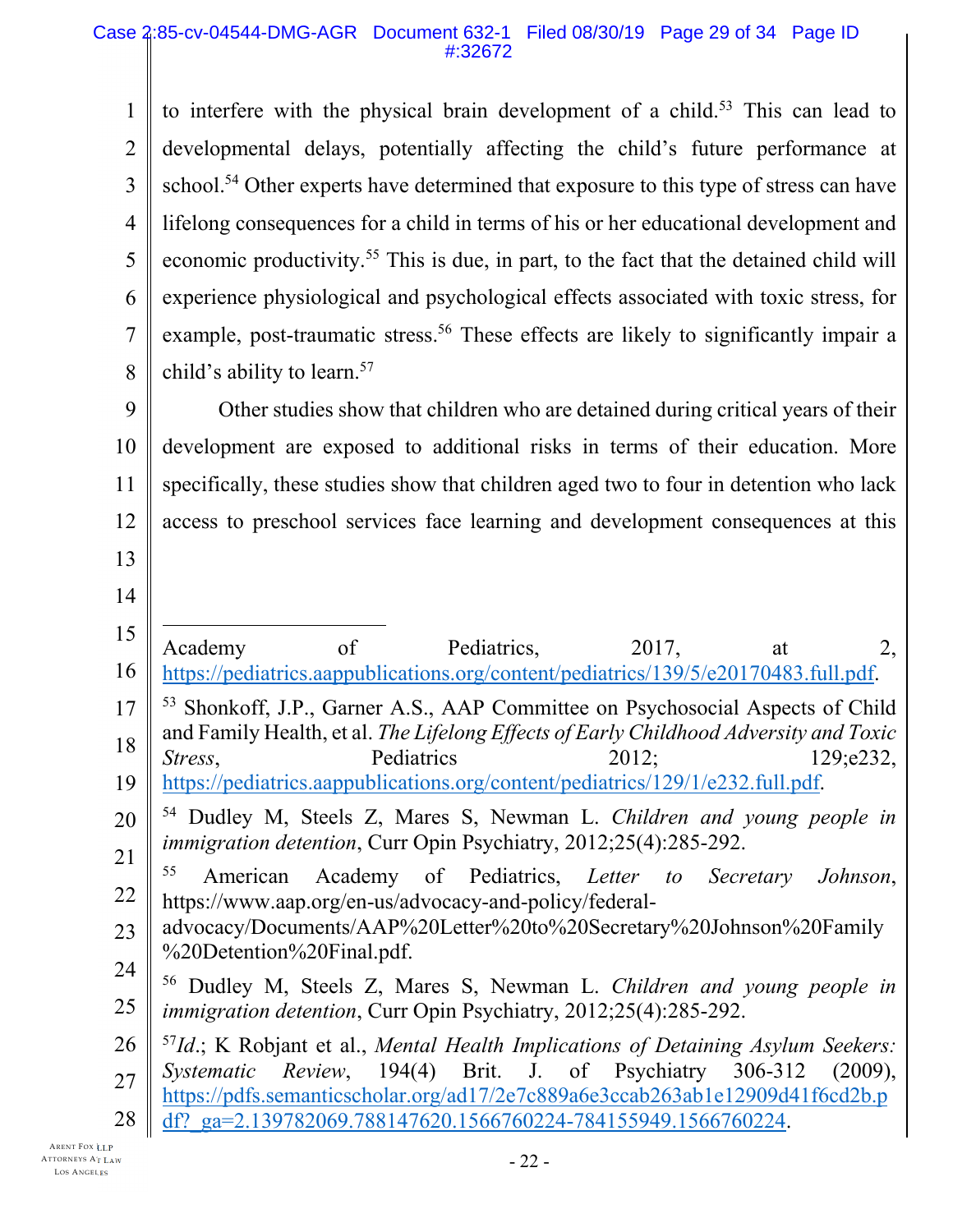1 2 3 4 5 6 7 critical stage of brain development.<sup>58</sup> This risk persists when detained children are in their primary school age.<sup>59</sup> These children experience negative impacts on their learning due to the lack of school education, which has long term impacts on their cognitive development and academic progress.<sup>60</sup> The aforementioned findings are particularly concerning where the Rule does not explain how the federal government will provide "[e]ducational services appropriate to the child's level of development in a structured classroom setting," as required by the FSA. 84 Fed. Reg. at 44,440.

8 9 10 11 12 13 In sum, the Rule will deprive detained children of the opportunity to reach their full developmental and academic potential by increasing their exposure to toxic stress and restricting their access to educational programs with supportive norms and structures. This will create a substantial societal cost — those detained children whose education languishes and go on to live in this country will be much less able to contribute to society.

- 14
- 15
- 16

# *F. Detention Erodes The Parent-Child Relationship And Exacerbates The Immense Distress That Children In Detention Already Experience.*

17 18 19 20 21 22 The result of the Rule is increased detention of accompanied children and their parents. Though DHS claims that provisions of the Rule would actually "strengthen the stability of the family[,]" 84 Fed. Reg. at 44,503, this assertion is unfounded and unsupported by data or studies. In reality, detention undermines the authority of parents, prevents parents from being able to respond to the needs of their children, and causes greater harm to the well-being of both children and their parents.

- 23
- 24 25 26 <sup>58</sup> Australian Human Rights Commission, *The Forgotten Child: National Inquiry into Children in Immigration Detention*, https://www.humanrights.gov.au/sites/default/files/document/publication/forgotten children 2014.pdf.
- 27 <sup>59</sup> *Id*.

l

28 <sup>60</sup> *Id*.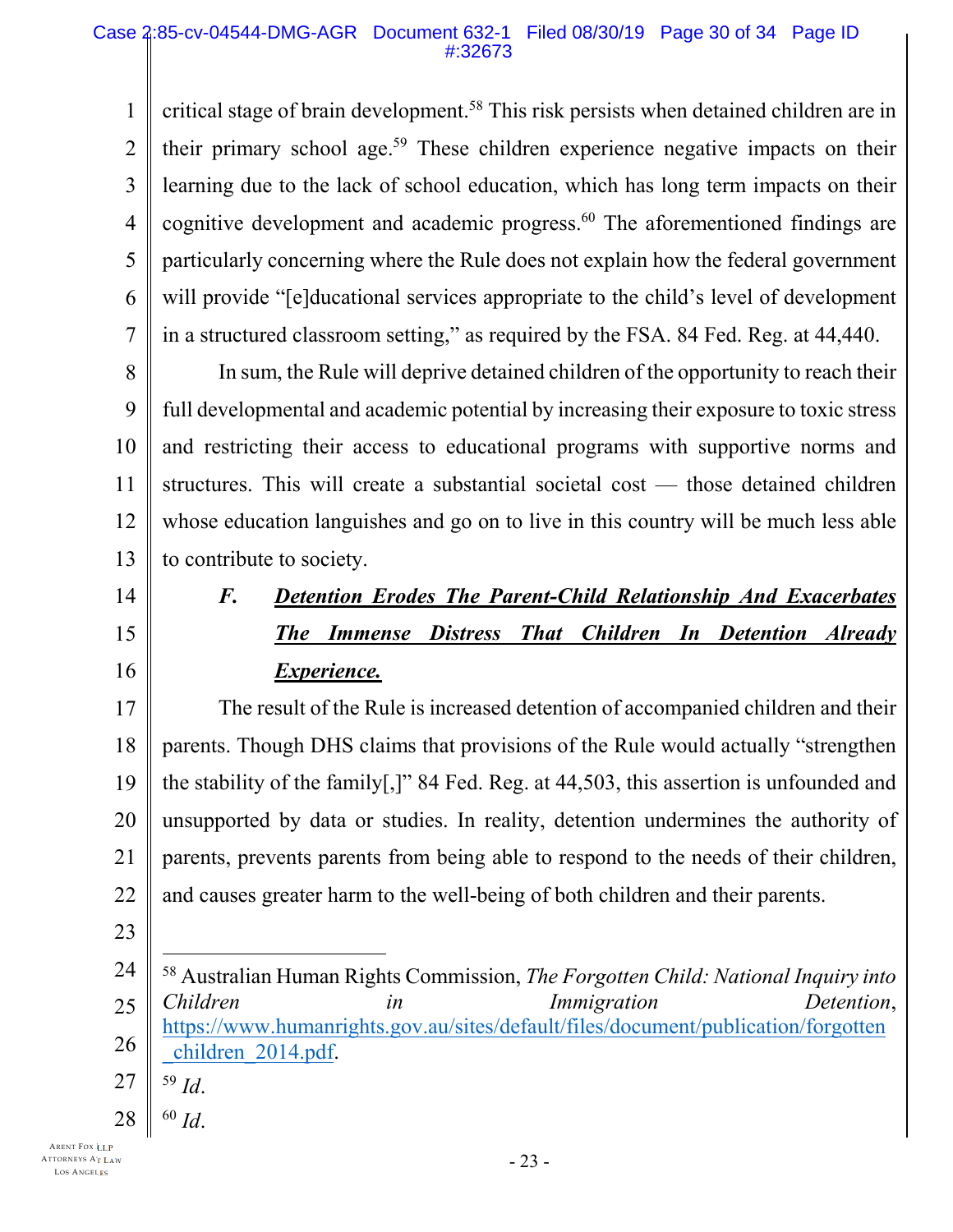#### Case 2:85-cv-04544-DMG-AGR Document 632-1 Filed 08/30/19 Page 31 of 34 Page ID #:32674

1 2 3 4 5 6 7 8 9 Detained parents, who themselves are subject to the authority of DHS and its agents, lose their fundamental autonomy to make independent decisions regarding their children's diet, schedule, sleeping arrangement, discipline, medical care providers, education, and more.<sup>61</sup> In fact, reports indicate that detained parents have been unable to secure proper medical care for their children who had become ill as a result of eating contaminated food.<sup>62</sup> Since parents are unable to fulfill their usual caretaking role, studies show that children become confused by the existence of conflicting authority figures.<sup>63</sup> This interference in the development of the parentchild relationship is particularly disruptive for infants and toddlers.<sup>64</sup>

10 11 12 13 Research shows that children are impacted by the emotional well-being of their parents.<sup>65</sup> Since most detained adults suffer from mental health issues, including posttraumatic stress disorder and clinical depression, they are unable to adequately comfort and care for their children, and even pass their distress onto their children.<sup>66</sup>

14

l

- 27 2012)https://www.globaldetentionproject.org/wp-
- 28 content/uploads/2016/06/Canada\_cleveland.pdf; Rhitu Chatterjee, *Lengthy*
	- *Detention of Migrant Children May Create Lasting Trauma, Say Researchers*, NPR.

<sup>15</sup> 16 <sup>61</sup> Report of the Advisory Committee on Family Residential Centers, Final Report, at 37, 42 n.98; 2 Family Residential Standards 3.1, 4.3, 4.4, and 4.5.

<sup>17</sup> 18 <sup>62</sup> Eleni Bakst, *Immigration Detention is Making Kids Sick*, Human Rights First, November 22, 2017, https://www.humanrightsfirst.org/blog/immigration-detentionmaking-kids-sick.

<sup>19</sup> 20  $63$  Kronick R, Rousseau C, Cleveland J. Asylum-Seeking Children's Experiences of Detention in Canada: A Qualitative Study. *Am J Orthopsychiatry.* 2015;85(3):287– 294.

<sup>21</sup> 22 <sup>64</sup> Jack P. Shonkoff and Deborah A. Phillips, eds., From Neurons to Neighborhoods: The Science of Early Childhood Development, National Research Council and Institute of Medicine, 2000.

<sup>23</sup> 24 <sup>65</sup> Harvard University, Center on the Developing Child, "Maternal Depression Can Undermine the Development of Young Children."

<sup>25</sup> 26 <sup>66</sup> Janet Cleveland, Cécile Rousseau, and Rachel Kronick, Bill C-4: *The impact of detention and temporary status on asylum seekers' mental health* (Geneva, Switzerland: Global Detention Project,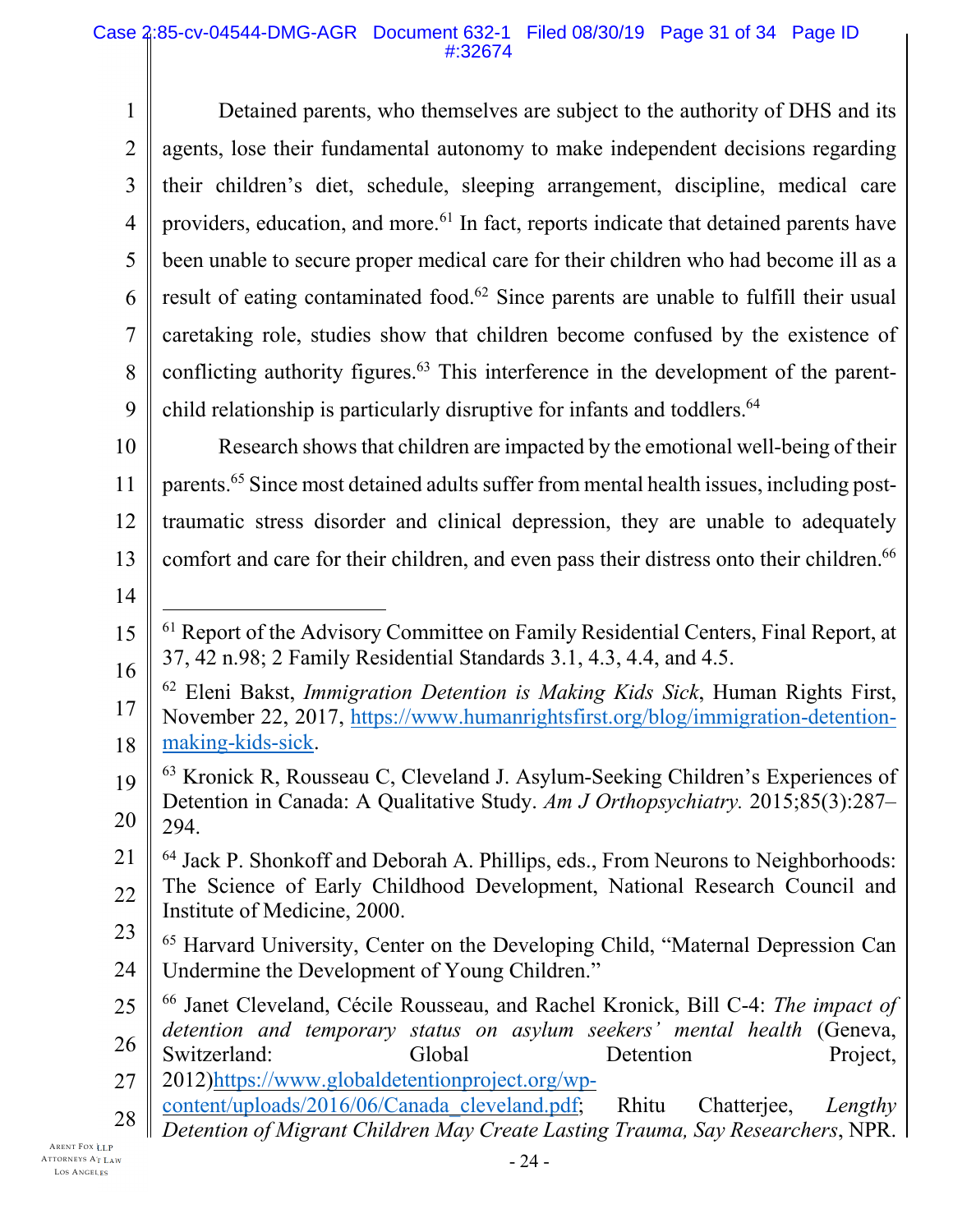#### Case 2:85-cv-04544-DMG-AGR Document 632-1 Filed 08/30/19 Page 32 of 34 Page ID #:32675

1 2 3 4 This is especially problematic since children in detention are disproportionality exposed to trauma and thus in greater need of parental support, as reports show that children in family detention have been starved, taunted, and even sexually assaulted.<sup>67</sup>

5 6 7 8 9 The Administration's claim that the Rule would strengthen the stability of detained families is without merit. Overwhelming authority has concluded that even when families are detained together, the family structure is completely uprooted. This disturbance has both short and long-term negative effects on the mental and physical health of children and their parents.

10

### **V. Conclusion**

11 12 13 14 15 16 17 18 19 The Administration's Rule should not stand. Indeed, the Rule is fatally flawed because there are alternatives to detention that are cheaper, more humane, and equally effective. Moreover, the Rule is fundamentally inconsistent with the FSA and common concepts of basic humanity. Children should not be subject to the harsh treatment that is allowed by the Rule. Families should not be "united" in prison-like facilities that fail to provide basic services, cost far more, and are inimical to physical and mental well-being. Rather, families should live together in our communities while awaiting their legal right to a court hearing. It is in the best interests of children that the Rule be rejected.

20 21 22

23

l

24 25 https://www.npr.org/sections/health-shots/2019/08/23/753757475/lengthydetention-of-migrant-children-may-create-lasting-trauma-say-researchers.

26 27 28 <sup>67</sup> *See*, *e.g*., Michael Grabell and Topher Sanders, *Immigrant Youth Shelters: If You're a Predator, It's a Gold Mine*, PROPUBLICA, July 27, 2018, https://www.propublica.org/article/immigrant-youth-shelters-sexual-abusefightsmissing-children.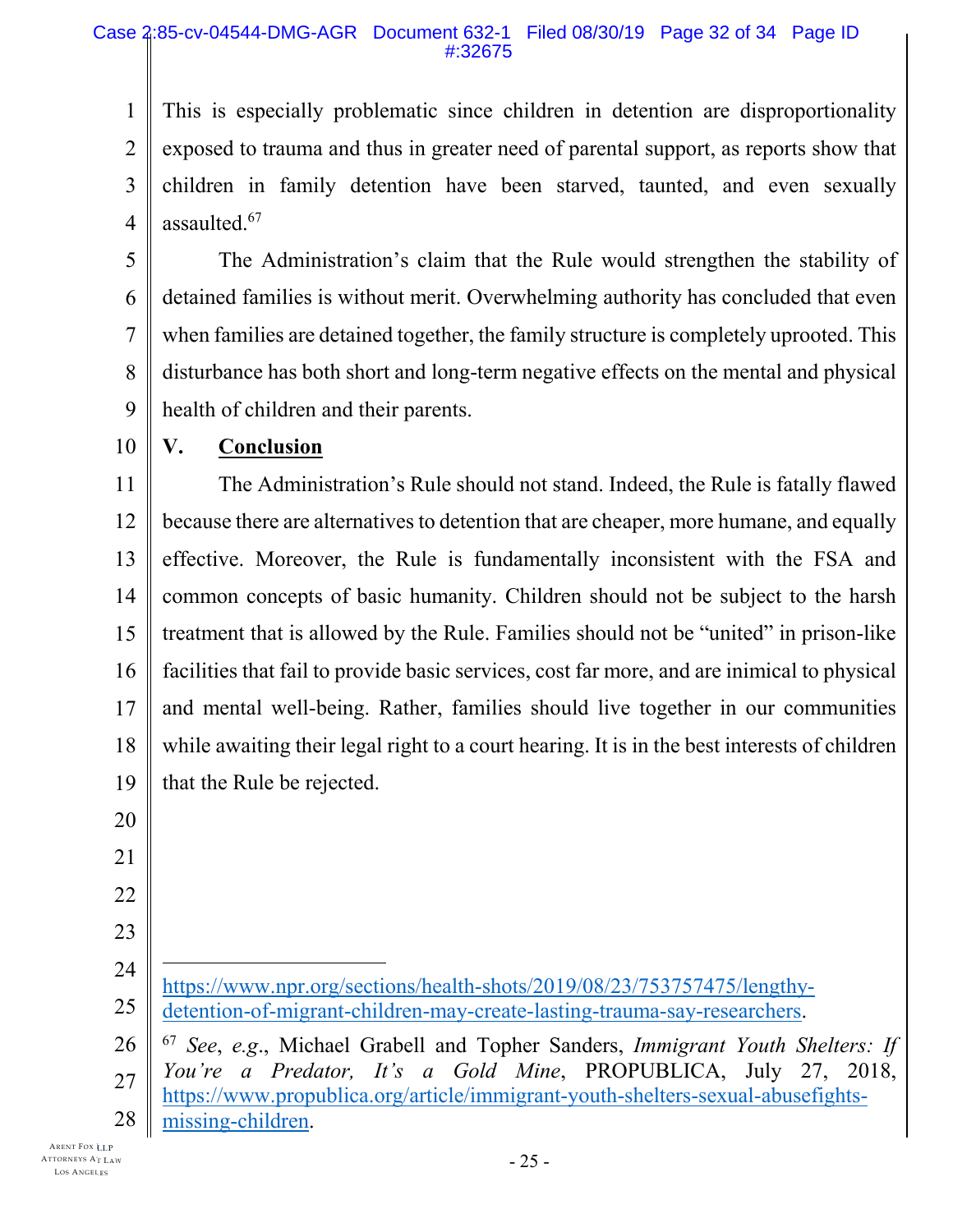#### Case 2:85-cv-04544-DMG-AGR Document 632-1 Filed 08/30/19 Page 33 of 34 Page ID #:32676II

| $\mathbf 1$    | Dated: | <b>August 30, 2019</b> | <b>ARENT FOX LLP</b>                                                             |
|----------------|--------|------------------------|----------------------------------------------------------------------------------|
| $\overline{2}$ |        |                        |                                                                                  |
| 3              |        |                        | By: /s/ John S. Purcell                                                          |
| 4              |        |                        | <b>JOHN S. PURCELL</b>                                                           |
| 5              |        |                        | <b>DAVID L. DUBROW</b>                                                           |
|                |        |                        | <b>JAMES H. HULME</b>                                                            |
| 6              |        |                        | <b>JUSTIN A. GOLDBERG</b>                                                        |
| $\overline{7}$ |        |                        | MOHAMMED T. FAROOQUI                                                             |
| 8              |        |                        | <b>ANDREW DYKENS</b>                                                             |
|                |        |                        | <b>MELISSA TRENK</b><br><b>JAKE CHRISTENSEN</b>                                  |
| 9              |        |                        | <b>Attorneys for Amici Curiae</b>                                                |
| 10             |        |                        | The American Academy of Child and                                                |
| 11             |        |                        | Adolescent Psychiatry ("Amicus 1"), the                                          |
|                |        |                        | <b>American Academy of Pediatrics</b>                                            |
| 12             |        |                        | ("Amicus 2"), the American Academy of                                            |
| 13             |        |                        | Pediatrics, California ("Amicus 3"), the                                         |
| 14             |        |                        | <b>American Federation of Teachers</b>                                           |
|                |        |                        | ("Amicus 4"), the American Medical<br>Association ("Amicus 5"), the American     |
| 15             |        |                        | <b>Professional Society on the Abuse of</b>                                      |
| 16             |        |                        | Children ("Amicus 6"), the American                                              |
| 17             |        |                        | <b>Psychiatric Association ("Amicus 7"),</b>                                     |
|                |        |                        | the American Psychoanalytic                                                      |
| 18             |        |                        | <b>Association ("Amicus 8"), the California</b>                                  |
| 19             |        |                        | <b>American Professional Society on the</b>                                      |
| 20             |        |                        | Abuse of Children ("Amicus 9"), the                                              |
|                |        |                        | <b>Center for Law and Social Policy</b><br>("Amicus 10"), the Children's Defense |
| 21             |        |                        | Fund (" <i>Amicus</i> 11"), the Lutheran                                         |
| 22             |        |                        | <b>Immigration and Refugee Service</b>                                           |
| 23             |        |                        | ("Amicus 12"), the National Association                                          |
|                |        |                        | of Social Workers ("Amicus 13"), the                                             |
| 24             |        |                        | <b>National Education Association</b>                                            |
| 25             |        |                        | ("Amicus 14"), the Texas Pediatric                                               |
| 26             |        |                        | Society (" <i>Amicus</i> 15"), the Women's<br>Refugee Commission ("Amicus 16"),  |
|                |        |                        | together with First Focus on Children                                            |
| 27             |        |                        | ("Amicus 17"), Save the Children Action                                          |
| 28             |        |                        | Network, Inc. ("Amicus 18"), Save the                                            |
| LLP<br>$F$ LAW |        |                        | 26                                                                               |